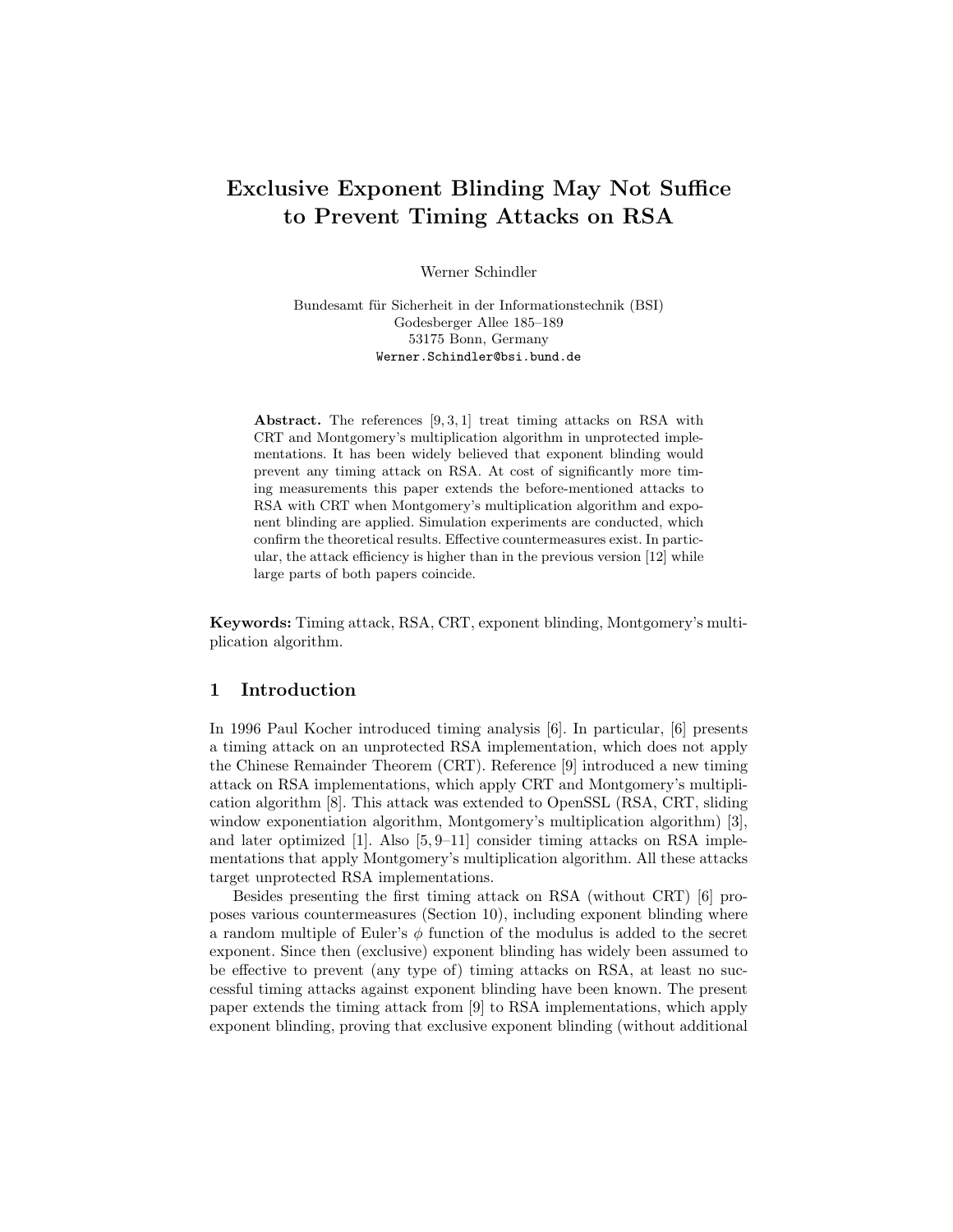countermeasures) does not always prevent timing attacks on RSA. However, the presence of exponent blinding increases the number of timing measurements enormously.

In Section 2 the targeted implementation is described (RSA with CRT, square & multiply, Montgomery's multiplication algorithm, exponent blinding), assumptions are formulated and justified. Section 3 contains the theoretical foundations of our attack while in Section 4 the attack is specified and experimental results are given. Moreover, the attack is adjusted to table-based exponentiation algorithms, and effective countermeasures are proposed.

In this paper the attack efficiency is higher than in [12]. For several proofs in Section 3 and an parameter estimation process we refer to [12]. Apart from that and from editorial improvements both papers essentially coincide in large parts.

# 2 Modular Exponentiation with Montgomery's Multiplication Algorithm

In this section we describe the targeted RSA implementation. More precisely, we begin with the modular arithmetic, and finally we specify the modular exponentiation algorithm. Moreover, two assumptions are formulated and analysed, which will be applied later.

Montgomery's multiplication algorithm (MM) [8] fits perfectly to the hardware architecture of a computer, smart card or microcontroller since modulo operations and divisions only have to be carried out for moduli and divisors, which are powers of 2.

**Definition 1.** For a positive integer  $M > 1$  we set  $Z_M := \{0, 1, \ldots, M-1\}$ . We write  $a \equiv b \mod M$  if  $(a - b)$  is a multiple of M. The term b(mod M) denotes the unique element in  $Z_M$ , which is congruent to b modulo M.

For an odd modulus M the integer  $R := 2^t > M$  is called Montgomery's constant, and  $R^{-1} \in Z_M$  denotes its multiplicative inverse modulo M. Moreover,  $M^* \in Z_R$  satisfies the integer equation  $RR^{-1} - MM^* = 1$ .

On input  $(a, b)$  Montgomery's algorithm returns  $MM(a, b; M) := abR^{-1}$  (mod M). This value is computed with a multiprecision version of Montgomery's multiplication algorithm, which is adjusted to the particular device. More precisely, let ws denote the word size for the arithmetic operations (typically,  $ws = 8, 16, 32, 64$ , which divides the exponent t of R. Further,  $r = 2^{ws}$ , so that in particular  $R = r^v$  with  $v = t/ws$  (numerical example:  $(ws, t, v)$  $(16, 1024, 64)$ . In Algorithm 1 a, b and s are expressed in the r-adic representation. That is,  $a = (a_{v-1},...,a_0)_r$ ,  $b = (b_{v-1},...,b_0)_r$  and  $s = (s_{v-1},...,s_0)_r$ . Finally,  $m^* = M^* \pmod{r}$ . In particular,  $MM^* = RR^{-1} - 1 \equiv -1 \bmod R$ and thus  $m^* \equiv -M^{-1} \mod r$ .

Algorithm 1. Montgomery's multiplication algorithm (MM), multiprecision variant

1. Input:  $a, b \in Z_M$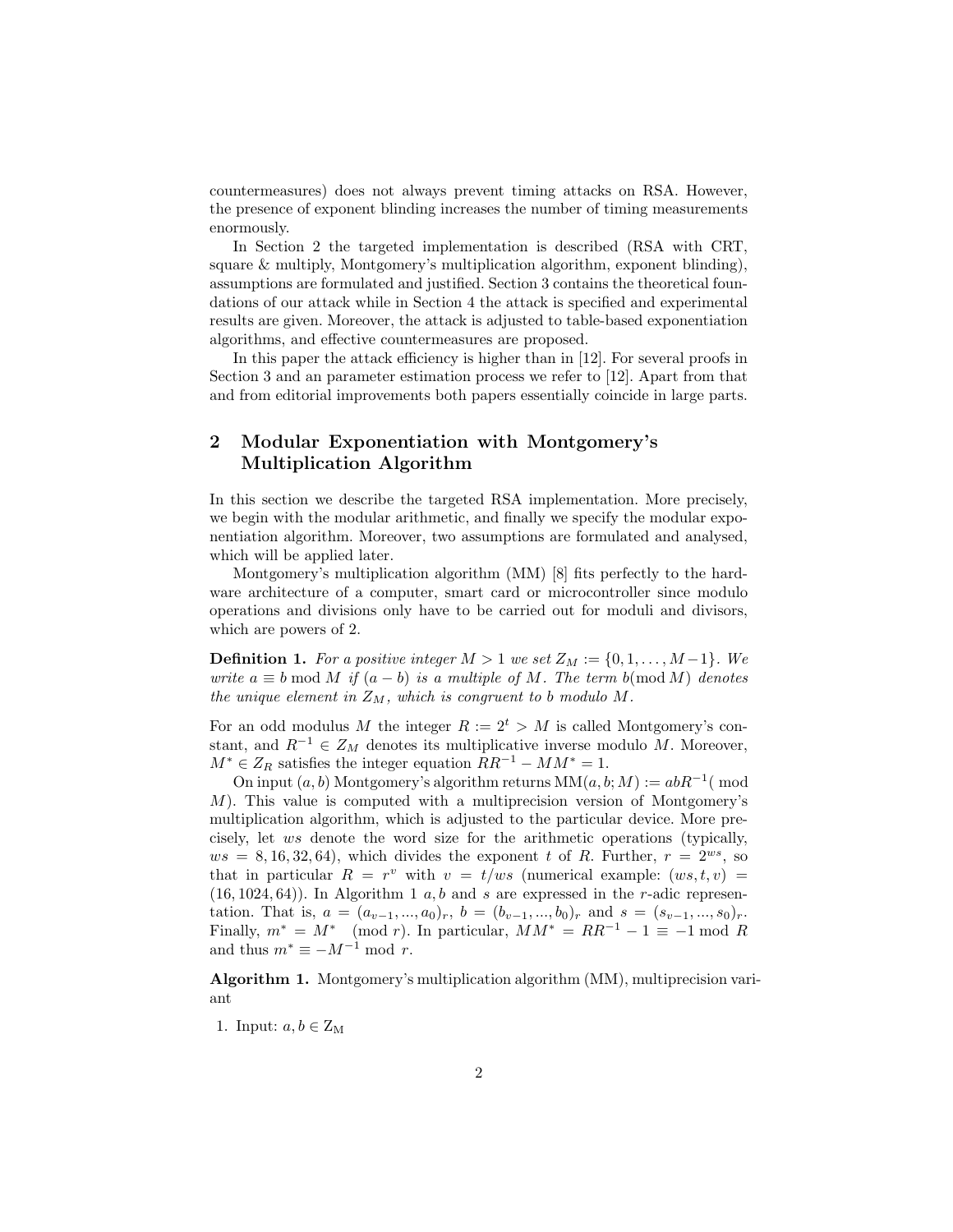2.  $s := 0$ 3. For  $i = 0$  to  $v - 1$  do {  $u := (s + a_i b_0) m^* \pmod{r}$  $s := (s + a_i b + u M)/r$ } 4. If  $(s \geq M)$  then  $s := s - M$  [= extra reduction (ER)]

5. return  $s (= abR^{-1} (mod M) = MM(a, b; M))$ 

After Step 3  $s \equiv abR^{-1} \mod M$  and  $s \in [0, 2M)$ . The instruction  $s := s - M$ in Step 4, called 'extra reduction' (ER), is carried out iff  $s \in [M, 2M)$ . This conditional integer subtraction is responsible for timing differences. Whether an ER is necessary does not depend on the chosen multiprecision variant but only on the quadruple  $(a, b, M, R)$  [9], Remark 1. This allows to consider the case  $ws = t$  (i.e.  $v = 1$ ) when analyzing the stochastic behaviour of the ERs in modular exponentiations.

Algorithm 2 combines Montgomery's multiplication algorithm with the square & multiply exponentiation algorithm.

Algorithm 2. Square & multiply with Montgomery's algorithm (s&m, MM)

Computes  $y \mapsto y^d ( \text{mod} \ M)$  for  $d = (d_{w-1}, \ldots, 0)_2$ temp :=  $y_R$  :=  $MM(y, R^2 \text{(mod }M); M)$ (Pre-multiplication) for i=w-1 down to 0 do { temp :=  $MM$ (temp, temp; M) if  $(d_i=1)$  then temp :=  $MM(\text{temp}, y_B; M)$ }  $MM(\text{temp}, 1; M)$  (Post-multiplication) return temp  $( = y^d (mod M) )$ 

As usual,  $n = p_1p_2$  and R denotes the Montgomery constant while  $MM(a, b; n) :=$  $abR^{-1}(\text{mod }n)$  stands for the Montgomery multiplication of a and b. The computation of  $v = y^d \pmod{n}$  is performed in several steps:

Algorithm 3. RSA, CRT, s&m, MM, exponent blinding

- 1. (a) Set  $y_1 := y \pmod{p_1}$  and  $d_1 := d \pmod{p_1 1}$ 
	- (b) (Exponent blinding) Generate a random number  $r_1 \in \{0, 1, \ldots, 2^{eb} 1\}$ and compute the blinded exponent  $d_{1,b} := d_1 + r_1 \phi(p_1) = d_1 + r_1(p_1-1)$ .
	- (c) Compute  $v_1 := y_1^{d_1, b} \pmod{p_1}$  with Algorithm 2  $(M = p_1)$ .
- 2. (a) Set  $y_2 := y \pmod{p_2}$  and  $d_2 := d \pmod{p_2 1}$ 
	- (b) (Exponent blinding) Generate a random number  $r_2 \in \{0, 1, \ldots, 2^{eb} 1\}$ and compute the blinded exponent  $d_{2,b} := d_2 + r_2 \phi(p_2) = d_2 + r_2(p_2 - 1)$ . (c) Compute  $v_2 := y_2^{d_2, b} \pmod{p_2}$  with Algorithm 2  $(M = p_2)$ .
- 3. (Recombination) Compute  $v := y^d \pmod{n}$  from  $(v_1, v_2)$ , e.g. with Garner's algorithm:  $v := v_1 + p_1 \left( p_1^{-1}(\text{mod } p_2) \cdot (v_2 - v_1)(\text{mod } p_2) \right) (\text{mod } n)$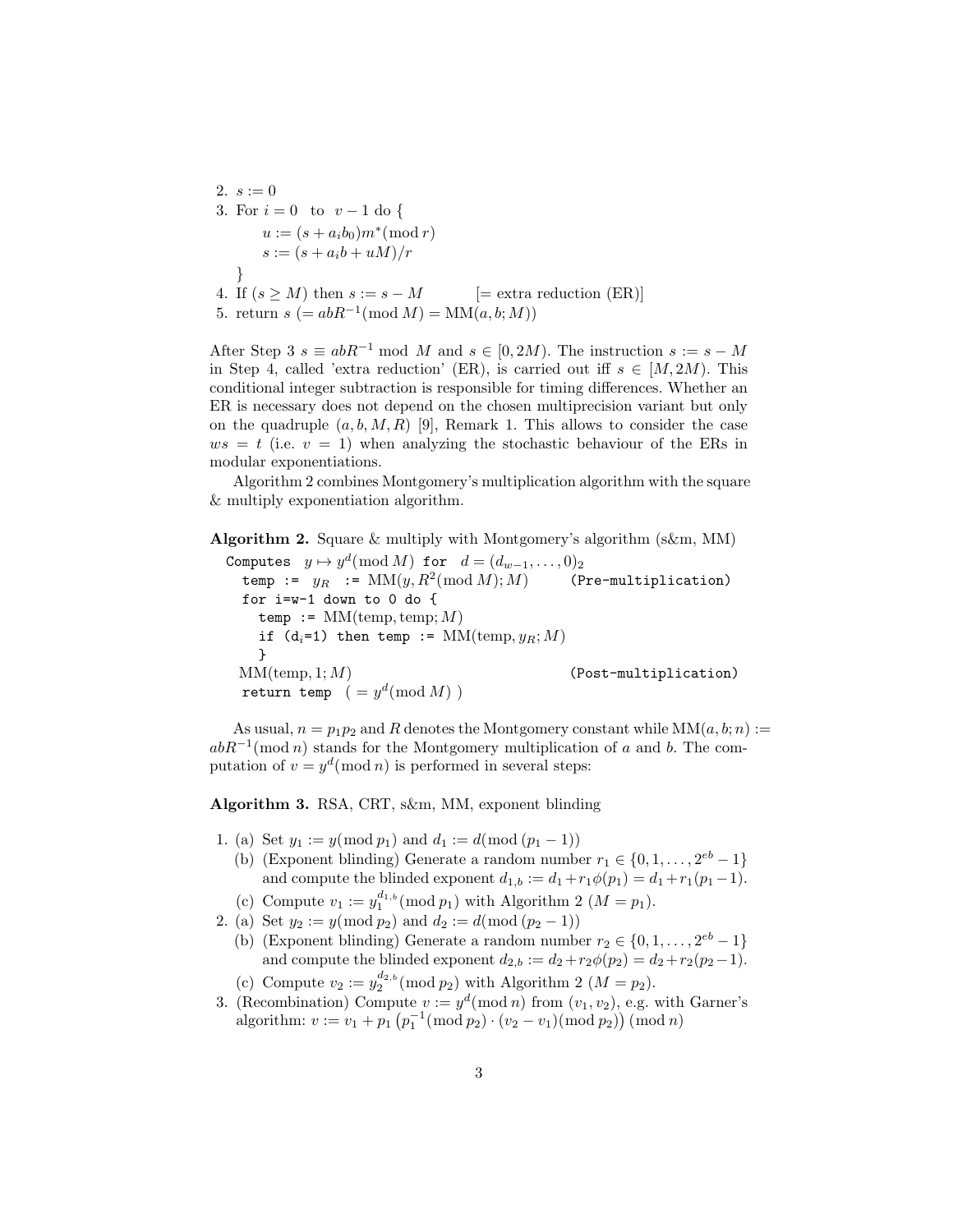#### **Assumption 1.** For fixed modulus M and fixed Montgomery constant R

$$
Time(MM(a, b; M)) \in \{c, c + c_{\text{ER}}\} \text{ for all } a, b \in Z_M ,
$$
 (1)

which means that an MM operation costs time  $c$  if no ER is needed, and  $c_{\text{ER}}$ equals the time for an ER. (The values c and  $c_{\rm ER}$  depend on the concrete device.)

Remark 1. [Justification of Assumption 1]

(i) Since the divisions and the modular reductions in Step 3 of Algorithm 1 can be realized by shifts and masking operations the calculations within the for-loop are essentially integer additions and integer multiplications or parts thereof, respectively. For fixed  $M$  and  $R$  the time per iteration of the for-loop should be constant. Since usually  $log_2(M) \approx log_2(R)$  for known input attacks the leading words  $a_{v-1}$  and  $b_{v-1}$  are de facto always non-zero, at least if  $ws \ge 16$ , and thus may expect that (1) is fulfilled.

(ii) Our timing attack is an adapted chosen input attack, for which in the course of the attack in many Montgomery multiplications one factor has one or more leading zero words. For smart cards and microcontrollers one might assume that this feature may not violate Assumption 1 since optimizations of rare events (within the normal use of the device) seem to be unlikely.

(iii) On a PC cryptographic software might process small operands (i.e., those with leading zero-words) in Step 3 of Algorithm 1 differently, e.g. because different integer multiplication algorithm is applied (e.g., OpenSSL: normal multiplication vs. Karatsuba multiplication [3, 1]). Such effects, however, may complicate our attack but should not prevent it [3, 1].

**Assumption 2.** Assumption 1 holds for the modular multiplications (mod  $p_1$ ) and (mod  $p_2$ ) with identical time constants c and  $c_{\text{ER}}$ . The attacker knows the values  $c$  and  $c_{\text{ER}}$ .

*Remark 2.* (i) Usually, the r-adic representations of  $p_1$  and  $p_2$  comprise the same number of words, i.e.  $\lceil \log_2(p_1)/ws \rceil = \lceil \log_2(p_2)/ws \rceil$ , and R is identical in both cases. With regard to Remark 1 this justifies the first claim of Assumption 2. (If the number of words should be different we may expect unequal triplets  $(R_1, c_1, c_{\text{ER},1})$  and  $(R_2, c_2, c_{\text{ER},2})$ , which would complicate the attack.)

(ii) In the best case (from the attacker's point of view) the attacker either knows  $c$ and  $c_{ER}$  or is able to determine them precisely with a simulation tool. Otherwise, he may estimate both values, see [12], Subsect. 4.4.

## 3 Theoretical Background of our Attack

This section contains the theoretical foundations of our attack. The main results are the mean value and the variance of the execution time of Algorithm 3 (Subsection 3.1 and Subsection 3.2) and the distinguisher, which allows to decide whether a given interval contains / does not contain a multiple of  $p_1$  or  $p_2$ . (Subsection 3.3).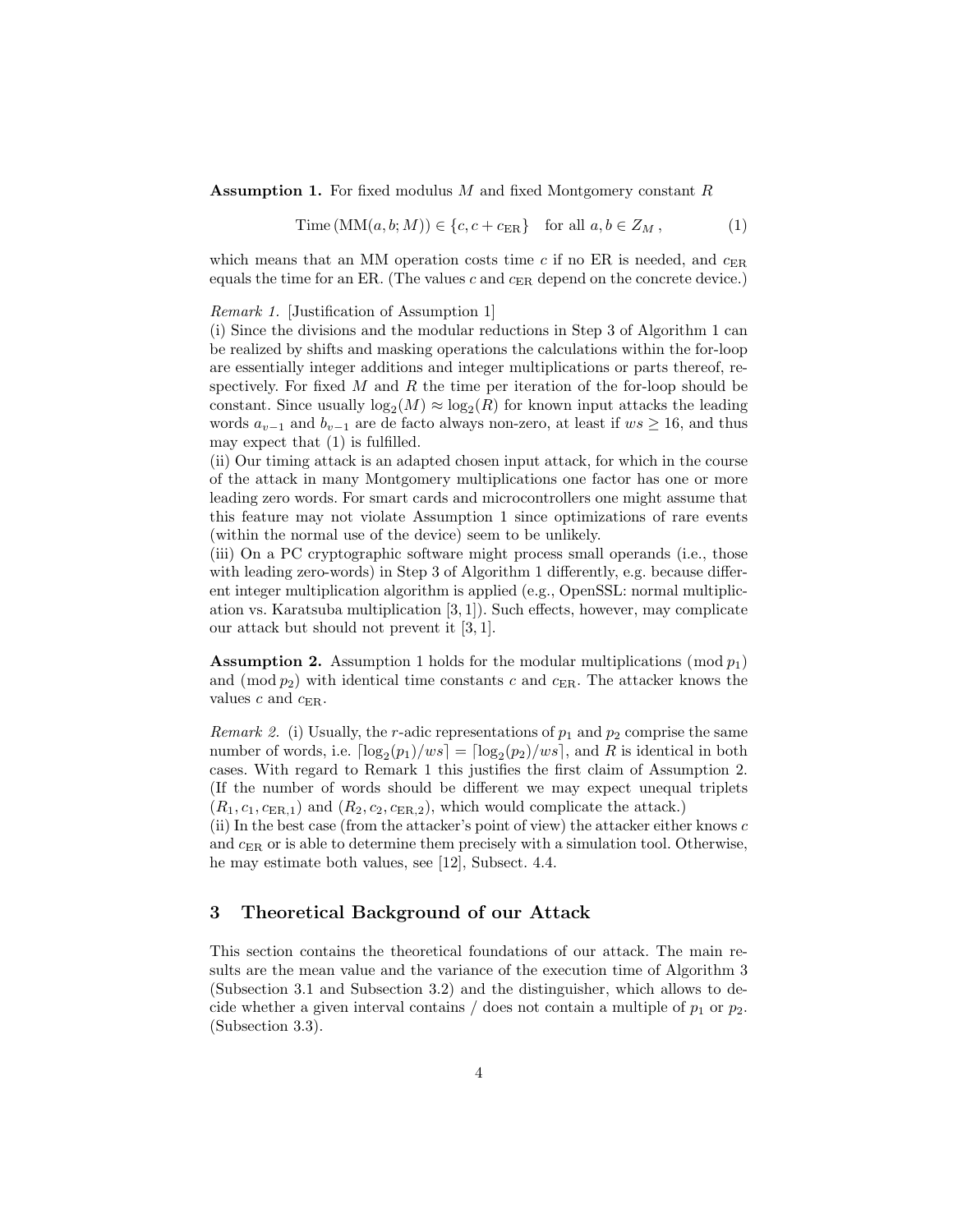#### 3.1 Exponentiation (mod  $p_i$ )

In Subsection 3.1 we consider the stochastic timing behaviour of the exponentiations modulo  $p_1$  and modulo  $p_2$ . More precisely, we focus on the for-loop in Algorithm 2 when applied by Step i(c) of Algorithm 3 with  $M = p_i$  for  $i = 1, 2$ . By Step i(b) of Algorithm 3 the blinding factor  $r_i$  is a randomly selected  $eb$ bit number, i.e.  $r_i \in \{0, \ldots, 2^{eb} - 1\}$  for  $i = 1, 2$ . We interpret the measured execution times as realizations of random variables.

Definition 2. Random variables are denoted by capital letters, and realizations (i.e., values taken on) of these random variables are denoted with the corresponding small letter. The abbreviation 'iid' stands for 'independent and identically distributed'. For a random variable Y the terms  $E(Y)$ ,  $E(Y^2)$  and  $Var(Y)$  denote its expectation (mean), its second moment and its variance, respectively. The term  $Y \sim N(\mu, \sigma_2)$  means that the random variable N is normally distributed with mean  $\mu$  and variance  $\sigma^2$ . The cumulative distribution of the standard normal distribution  $N(0,1)$  is given by  $\Phi(x) := (2\pi)^{-1/2} \int_{-\infty}^{x} e^{-t^{2}/2} dt$ .

The distinguisher and the attack in Section 4 consider input values of the form  $y = uR^{-1}(\text{mod }n)$ . A simple calculation shows that the pre-multiplication step in Algorithm 2 transforms the input value y into  $y_{R,i} := u \pmod{p_i}$  ([9], Sect. 3, after formula (5)). Consequently, we interpret the execution time of the for-loop in Algorithm 2 as a realization of a random variable  $Z_i(u)$ . With this notation

$$
Z_i(u) := (Q_i + M_i)c + X_i c_{\text{ER}} \tag{2}
$$

expresses the random computation time for the exponentiation ( $mod\, p_i$ ) in terms of the random variables  $Q_i$ ,  $M_i$  and  $X_i$ . The random variables  $Q_i$  and  $M_i$  denote the random number of squarings and multiplications within the for loop in Step i(c) while  $X_i$  quantifies the number of extra reductions (ERs) in these squarings and multiplications  $(i = 1, 2)$ . Unfortunately, the random variables  $Q_i$ ,  $M_i$  and  $X_i$  are not independent.

The main goal of this subsection is to calculate  $E(Z_i(u))$  and  $Var(Z_i(u))$ . By definition

$$
E(Z_i^v(u)) = \sum_{q_j} \sum_{m_k} \sum_{x_r} P(Q_i = q_i, M_i = m_k, X_i = x_r) ((q_i + m_k)c + x_r c_{\text{ER}}) =
$$
  

$$
\sum_{q_j} P(Q_i = q_j) \sum_{m_k} P(M_i = m_k | Q_i = q_j) \sum_{x_r} P(X_i = x_r | Q_i = q_j, M_i = m_k) \times
$$
  

$$
\times ((q_i + m_k)c + x_r c_{\text{ER}})^v.
$$
 (3)

Clearly,  $x_r \in \{0, \ldots, q_j + m_k\}, m_k \in \{0, \ldots, q_j\}$  and  $q_j \in \{k-1, \ldots, k+eb-1\}.$ Lemma 1 collects several facts, which will be needed in the following. Recall that  $p_i < R$ .

**Lemma 1.** As in Section 2 the term  $y_i$  stands for  $y(\text{mod } p_i)$ . (i) For  $y := uR^{-1}(\text{mod }n)$  the MM-transformed basis for the exponentiation  $\pmod{p_i}$  equals  $u'_i := u \pmod{p_i}$ .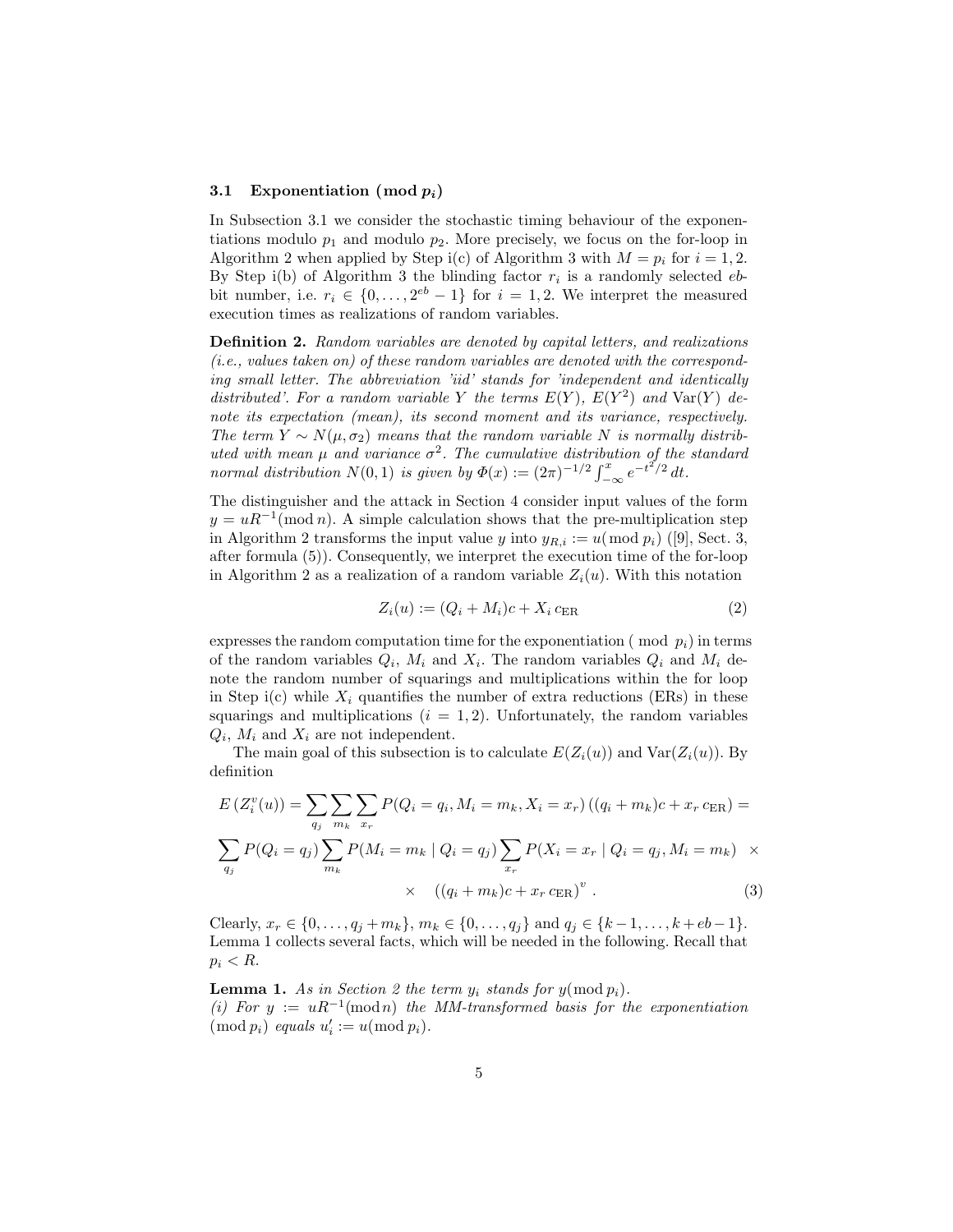(ii) If  $d_{i,b}$  is a  $k'_i$ -bit integer the computation of  $y_i^{d_{i,b}}(\text{mod } p_i)$  needs  $q_i := k'_i - 1$ squarings and  $m_i := \text{ham}(d_{i,b}) - 1$  multiplications where  $\text{ham}(\cdot)$  denotes the Hamming weight of its argument.

(iii) The (conditional) random variable  $(X_i | Q_i = q_i, M_i = m_i) c_{\text{ER}}$  quantifies the overall random execution time for all extra reductions if  $Q_i = q_i$  and  $M_i =$  $m_i$ . Let

$$
p_{i*} := \frac{p_i}{3R}, \quad p_{i(u')} := \frac{u'_i}{2p_i}, \quad \text{cov}_{i,\text{MS}(u'_i)} := 2p_{i(u')}^3 p_{i*} - p_{i(u')} p_{i*}, \quad (4)
$$

$$
cov_{i,SM(u_i')} := \frac{9}{5} p_{i(u')} p_{i*}^2 - p_{i(u')} p_{i*}, \quad cov_{i,SS} := \frac{27}{7} p_{i*}^4 - p_{i*}^2. \tag{5}
$$

The random variable  $(X_i \mid Q_i = q_i, M_i = m_i)$  is normally distributed with expectation

$$
E(X_i | Q_i = q_i, M_i = m_i) = q_i p_{i*} + m_i p_{i(u')}
$$
 and variance  
\n
$$
Var(X_i | Q_i = q_i, M_i = m_i) = q_i p_{i*} (1 - p_{i*}) + m_i p_{i(u')} (1 - p_{i(u')}) +
$$
\n
$$
2m_i cov_{i, SM(u'_i)} + 2(m_i - 1) cov_{i, MS(u'_i)} + 2(q_i - m_i) cov_{i, SS}(7)
$$

(iv) The random variable  $(M_i | Q_i = q_i)$  quantifies the random number of multiplications if  $Q_i = q_i$ . It is approximately  $N(q_i/2, q_i/4)$ -distributed. In particular,  $E(M_i^2 | Q_i = q_i) = \frac{1}{4}(q_i + q_i^2).$ 

Proof. see [12], proof of Lemma 1.

Theorem 1. Combining the previous results we obtain

$$
E(Z_i(u)) = E(Q_i) \left( \frac{3}{2} c + \left( p_{i*} + \frac{1}{2} p_{i(u')} \right) c_{\text{ER}} \right)
$$
 (8)

and

$$
\text{Var}\left(Z_i(u)\right) = \text{Var}(Q_i) \left(\frac{3}{2}c + (p_{i*} + \frac{1}{2}p_{i(u')})c_{\text{ER}}\right)^2
$$

$$
+ E(Q_i) \left(\frac{1}{4}c^2 + \frac{1}{2}p_{i(u')}c_{\text{ER}} + (p_{i*}(1 - p_{i*}) + \frac{1}{2}p_{i(u')}(1 - p_{i(u')})
$$

$$
+ 2p_{i(u')}^3p_{i*} + \frac{9}{5}p_{i(u')}p_{i*}^2 - 2p_{i(u')}p_{i*} + \frac{27}{7}p_{i*}^4 - p_{i*}^2 + \frac{1}{4}p_{i(u')})c_{\text{ER}}^2\right)
$$

$$
-2(2p_{i(u')}^3p_{i*} - 2p_{i(u')}p_{i*})c_{\text{ER}}^2.
$$
(9)

Proof. see [12], proof of Theorem 1.

Lemma 2 provides explicit expressions for  $E(Q_i)$  and  $Var(Q_i)$ , which may be substituted into (8) and (9). Note that  $p_i < 2^k \leq R$ .

**Lemma 2.** Let  $p_i$  be a k-bit number, and let  $\gamma_i := p_i/2^k$ . (i) Unless eb is artificially small approximately

$$
E(Q_i) = (k-1) + eb - \frac{1}{\gamma_i}
$$
\n(10)

$$
Var(Q_i) = \frac{3}{\gamma_i} - \frac{1}{\gamma_i^2}
$$
\n(11)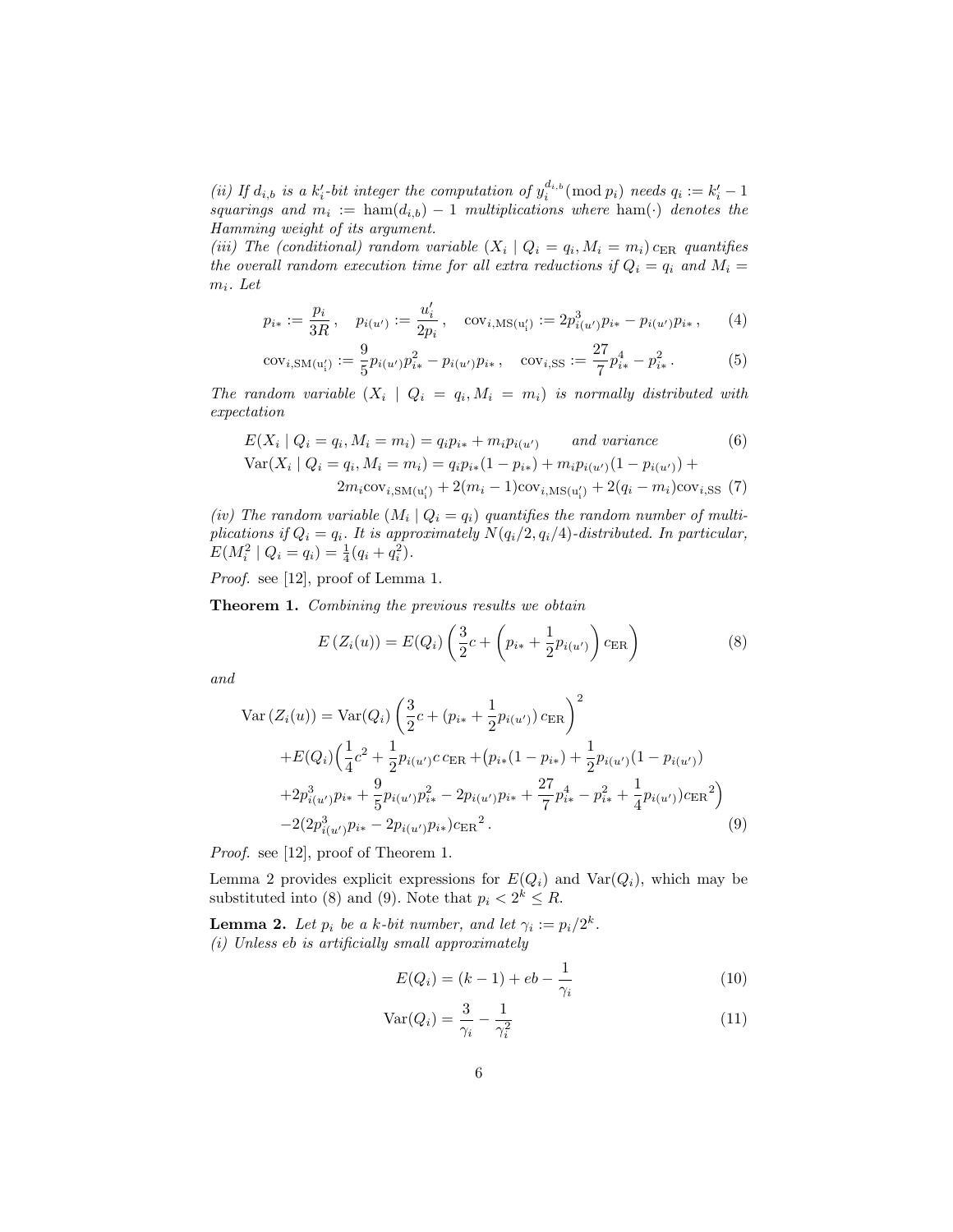(ii) In particular,  $E(Q_i)$  is monotonously increasing in  $\gamma_i$  and assumes values in  $(k-1+eb-2, k-1+eb-1)$ . The variance Var $(Q_i)$  assumes values in  $(2, 2.25]$ . The maximum value 2.25 is taken on for  $\gamma_i = 2/3$ . If  $2^k = R$  (typical case) then  $\gamma_i = 3p_{i*}.$ 

Proof. see [12], proof of Lemma 2.

Remark 3. (i) Setting  $Var(Q_i) = 0$  and  $E(Q_i) = k - 1$  Theorem 1 provides the formulae for non-blinded implementations.

(ii) Numerical experiments verify that (11) approximates  $Var(Q_i)$  very well.

Table 1 evaluates the terms (8), (9), (10) and (11) for exemplary parameter sets.

|             |    |                 | $\overline{u}$<br>$p_i$ | $=0.0$      | $\frac{u'}{u}$<br>$p_i$ | $= 0.5$          | $\overline{u}$<br>$= 1.0$<br>$p_i$ |             |                      |
|-------------|----|-----------------|-------------------------|-------------|-------------------------|------------------|------------------------------------|-------------|----------------------|
| $\log_2(R)$ | eb | $\frac{p_i}{R}$ | $c_{\rm ER}$            | $E(Z_i(u))$ | $Var(Z_i(u))$           | $(Z_i(u))$<br>E( | $Var(Z_i(u))$                      | $E(Z_i(u))$ | $Var(Z_i(u))$        |
| 512         |    |                 | 64 0.75 0.03c           | 864.8 c     | $148.5 c^2$             | 866.4 c          | $150.2 c^2$                        | 868.0 c     | $151.9c^2$           |
| 512         |    |                 | 64 0.80 0.03c           | 865.2c      | $148.5 c^2$             | 866.9c           | 150.3 c <sup>2</sup>               | 868.7c      | 152.0 c <sup>2</sup> |
| 512         |    |                 | 64 0.85 0.03c           | 865.6c      | $148.4 c^2$             | 867.4c           | 150.3 c <sup>2</sup>               | 869.3c      | $152.2 c^2$          |
| 512         |    |                 | 64 0.75 0.05c           | 867.7c      | 148.7 $c^2$             | 870.4c           | 151.5 c <sup>2</sup>               | 873.0 c     | 154.3 c <sup>2</sup> |
| 512         |    |                 | 64 0.80 0.05c           | 868.3c      | 148.7 c <sup>2</sup>    | 871.1c           | 151.6 c <sup>2</sup>               | 874.0c      | 154.6 c <sup>2</sup> |
| 512         |    |                 | 64 0.85 0.05c           | 868.9c      | 148.6 c <sup>2</sup>    | 871.9c           | 151.7 c <sup>2</sup>               | 875.0c      | 154.9 c <sup>2</sup> |
| 1024        |    |                 | 64 0.75 0.03c           | 1636.6 c    | 276.6 c <sup>2</sup>    | 1639.7 $c$       | $279.7 c^2$                        | 1642.8 c    | $282.8 c^2$          |
| 1024        |    |                 | 64 0.80 0.03c           | 1637.3c     | $276.6 c^2$             | 1640.6 c         | $279.9c^2$                         | 1643.8 c    | $283.2 c^2$          |
| 1024        |    |                 | 64 0.85 0.03c           | 1638.0c     | $276.5c^2$              | 1641.4c          | $280.0 c^2$                        | 1644.9 c    | $283.5 c^2$          |
| 1024        |    |                 | 64 0.75 0.05c           | 1642.1c     | $276.9 c^2$             | 1647.2c          | $282.1 c^2$                        | 1652.3c     | 287.4 c <sup>2</sup> |
| 1024        |    |                 | 64 0.80 0.05c           | 1643.1c     | $276.8 c^2$             | 1648.5 c         | $282.4 c^2$                        | 1654.0c     | $288.0 c^2$          |
| 1024        |    |                 | 64 0.85 0.05c           | 1644.1c     | $276.8 c^2$             | 1649.9c          | 282.7 c <sup>2</sup>               | 1655.7c     | $288.6 c^2$          |

**Table 1.** Expectation and variance for several sets of parameters  $(R, eb, p_i/R, c_{ER}/c)$ 

## 3.2 Further Arithmetic Operations and Noise

The random variables  $Z_1(u)$  and  $Z_2(u)$  quantify the random timing behaviour of the for-loop in Algorithm 2 when called in Step  $1(c)$  and Step  $2(c)$  of Algorithm 3, respectively. However, the computation of  $(uR^{-1}(\text{mod }n))^d(\text{mod }n)$ requires several further steps: Step 1(a) and Step 2(a) (reduction modulo  $p_i$ ), Step  $1(b)$  and Step  $2(b)$  (exponent blinding), Step  $1(c)$  and Step  $2(c)$  (here: pre-multiplication and post-multiplication of Algorithm 2), Step 3 (recombination), time for input and output etc. In analogy to Subsection 3.1 we view the required overall execution time for these before-mentioned steps as a realization of a random variable  $Z_3(u)$ .

It seems reasonable to assume that the time for input and output of data, for recombination and blinding as well as the reduction  $(\text{mod } p_i)$  in Step 1(a)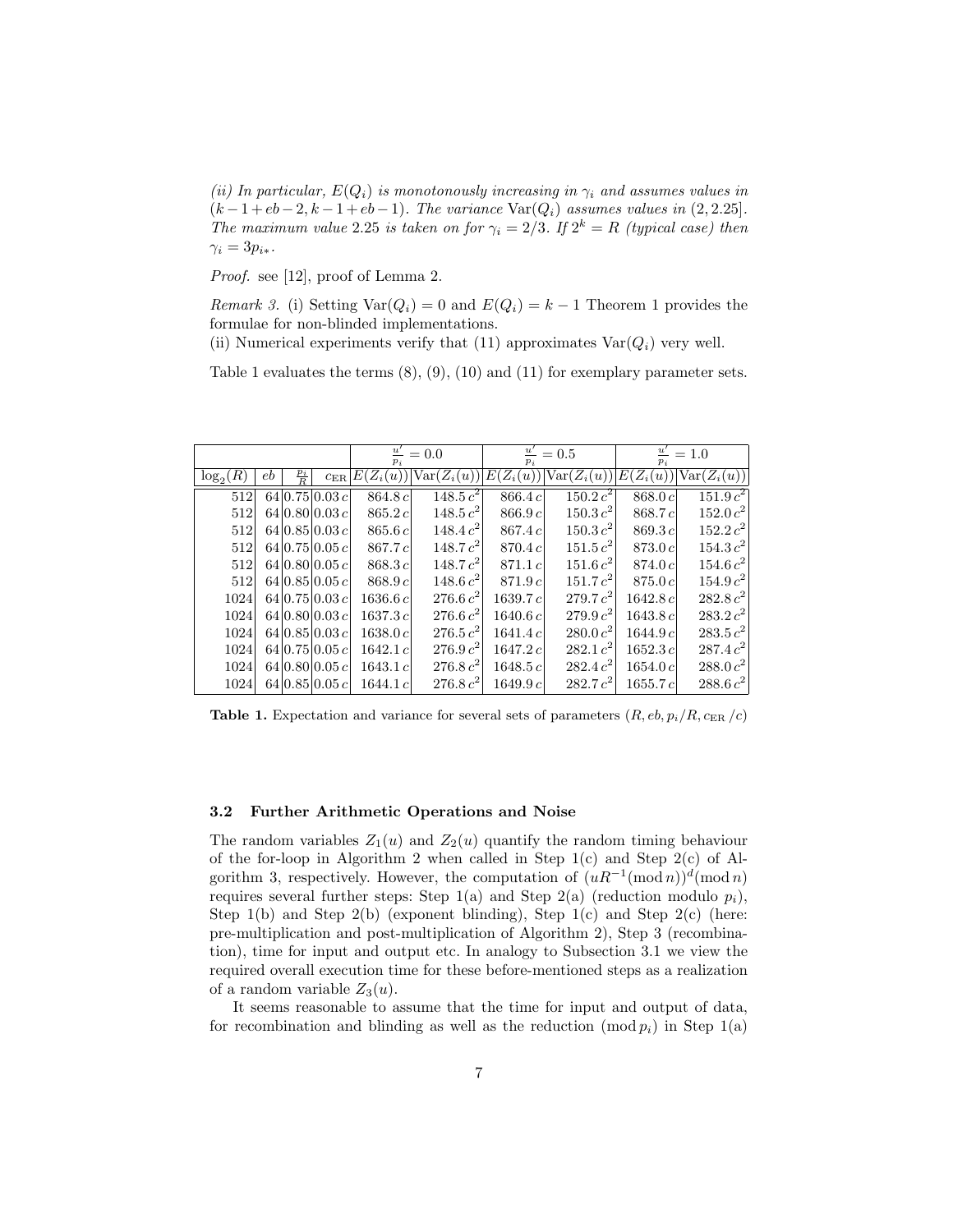and Step  $2(a)$  of Algorithm 3 do not (or at most weakly) depend on u. The postprocessing step in Algorithm 2 never needs an ER. (By [13], Theorem 1, in Algorithm 1, after Step 3 we have  $s \leq M + \text{temp} \cdot r^{-v} < M + 1$ , and thus  $s \leq M$ . If  $s = M$  then temp = 0 after the extra reduction, which can only happen if u is a multiple of  $M = p_i$  but then  $y_R \equiv uR^{-1}R \equiv 0 \mod p_i$ , and Algorithm 2 does not need any extra reduction at all.) In the pre-multiplication in Algorithm 2 an ER may occur or not. Altogether, we may assume

$$
E(Z_3(u)) \approx \bar{z}_3 \qquad \text{for all } u \in Z_n \quad \text{and} \tag{12}
$$

$$
Var(Z_3(u)) \ll Var(Z_1(u)), Var(Z_2(u))
$$
\n(13)

**Assumption 3.** In the following we assume  $E(Z_3(u)) = \overline{z}_3$  for all u and interpret the centered random variable  $Z_3(u) - \bar{z}_3$  as part of the noise, which is captured by the random variable  $N_e$ . If  $Var(N_e) = \sigma_N^2 > 0$  we assume  $N_e \sim N(\mu_N, \sigma_N^2)$  while  $\sigma_N^2 = 0$  means 'no noise' and  $N_e = \bar{z}_3$  with probability 1.

Remark 4. [Justification of Assumption 3]

The part of Assumption 3, which concerns  $Z(u)$ , follows from the preceding arguments. Measurement errors are usually assumed to be Gaussian distributed, and if the noise comprises of several contributions (of comparable size) the Central Limit Theorem may be used as an additional argument for the assumption of Gaussian noise. However, the core of our attack is a distinguisher, which separates two probability distributions with different mean values. As long as the noise is assumed to be data-independent the distinguisher should work for arbitrary noise distributions (maybe the number of timing measurements varies).

## 3.3 The Distinguisher

Now we derive a distinguisher, which will be the core of our attack (to be developed in Section 4). With regard to the preceding the overall random execution time for input  $u$  is described by the random variable

$$
Z(u) = Z_1(u) + Z_2(u) + \bar{z}_3 + N_e.
$$
 (14)

In the following we assume

$$
0 < u_1 < u_2 < n \qquad \text{and } u_2 - u_1 \ll p_1, p_2. \tag{15}
$$

Theorem 1 implies

$$
E(Z(u_2) - Z(u_1)) = E(Z_1(u_2) - Z_1(u_1)) + E(Z_2(u_2) - Z_2(u_1)) \quad (16)
$$
  
=  $\frac{1}{2} \sum_{i=1}^{2} E(Q_i) \left( p_{i(u'_{(2)})} - p_{i(u'_{(1)})} \right) c_{ER} \quad \text{with } u'_{(j)} = u_j \text{ (mod } p_i)$ 

As in [9] we distinguish between three cases: Case A: The interval  $\{u_1 + 1, \ldots, u_2\}$  does not contain a multiple of  $p_1$  or  $p_2$ .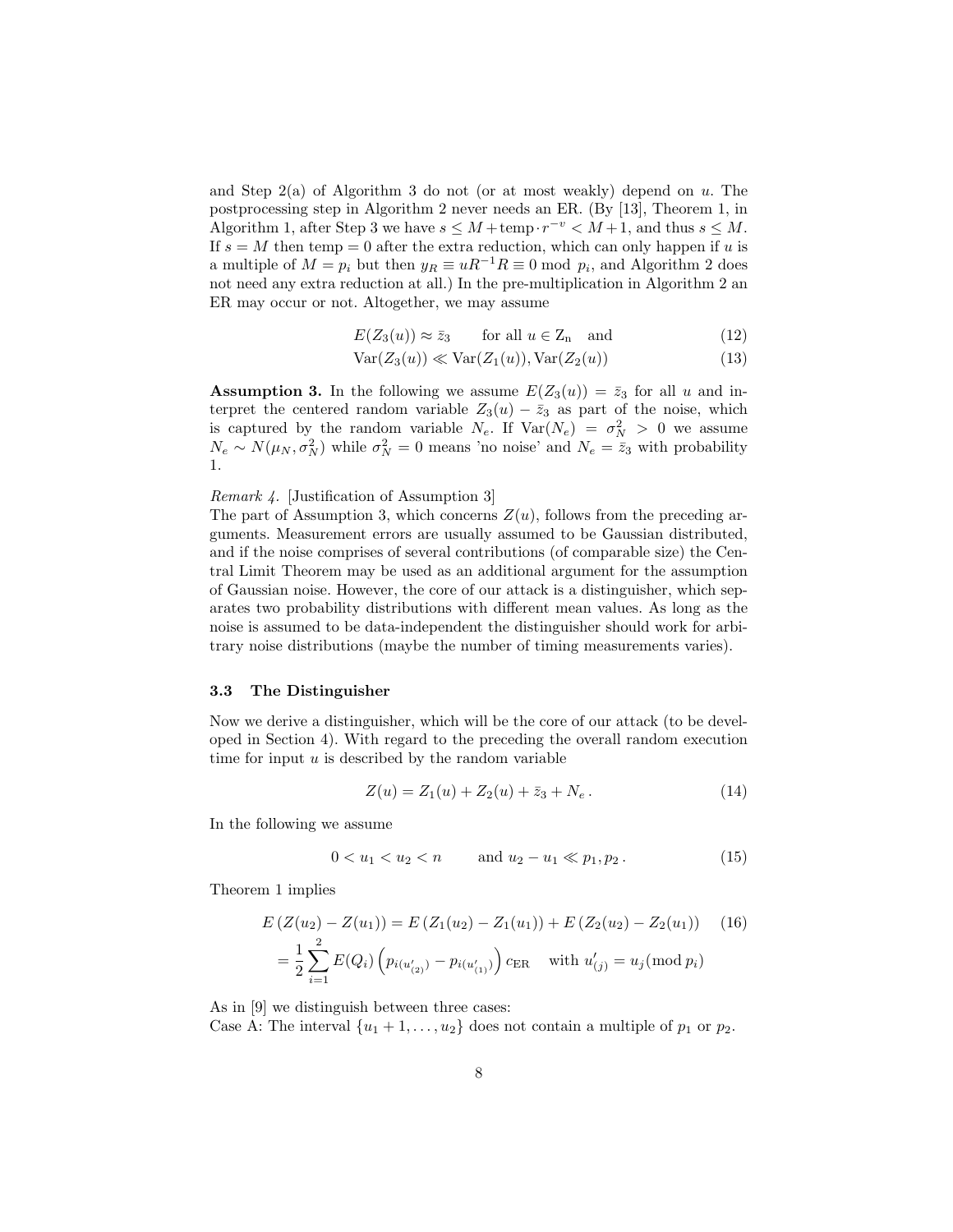Case B: The interval  $\{u_1 + 1, \ldots, u_2\}$  contains a multiple of  $p_s$  but not of  $p_{3-s}$ . Case C: The interval  $\{u_1 + 1, \ldots, u_2\}$  contains a multiple of  $p_1$  and  $p_2$ .

Let's have a closer look at (16). By (4)

$$
p_{i(u'_{(2)})} - p_{i(u'_{(1)})} \begin{cases} = \frac{u_2 - u_1}{2R} c_{\text{ER}} \approx 0 & \text{Case A, Case B (for } i \neq s) \\ \approx -\frac{p_i}{2R} c_{\text{ER}} & \text{Case B (for } i = s), \text{ Case C} \end{cases}
$$
(17)

Further,

$$
E(Q_i) = k_i + eb - 1 - \gamma_i^{-1} = 2^{\lceil \log_2(p_i) \rceil} + eb - 1 - \frac{2^{k_i}}{p_i}
$$

$$
= \log_2(R) + (\lceil \log_2(p_i) \rceil - \log_2(R)) + eb - 1 - \frac{R}{p_i} \cdot \frac{2^{k_i}}{R} \tag{18}
$$

where  $\lceil x \rceil$  denotes the smallest integer  $\geq x$ . At the beginning of our attack we have no concrete information on the size of the primes  $p_1$  and  $p_2$ , and thus we use the rough approximation

$$
p_1, p_2 \approx \sqrt{n}
$$
 and set  $\beta := \frac{\sqrt{n}}{R}$ . (19)

With approximation (19) formula (18) simplifies to

$$
E(Q_i) \approx \log_2(R) + eb - 1 - \beta^{-1}
$$
if  $\sqrt{0.5} < \beta < 1$ , and similarly (20)  
 
$$
Var(Q_i) \approx 3\beta^{-1} - \beta^{-2}
$$
if  $\sqrt{0.5} < \beta < 1$  (21)

since  $k_i = \lceil \log_2(p_i) \rceil = \log_2(R)$  then. Finally (17) and (20) imply

$$
E(Z(u_2) - Z(u_1)) \approx \begin{cases} 0 & \text{in Case A} \\ -\frac{1}{4} ((\log_2(R) + eb - 1)\beta - 1) c_{\text{ER}} & \text{in Case B} \\ -\frac{1}{2} ((\log_2(R) + eb - 1)\beta - 1) c_{\text{ER}} & \text{in Case C} \end{cases}
$$
 (22)

In the following we focus on the case  $\sqrt{0.5} < \beta < 1$ , which is the most relevant case since then  $0.5R^2 < n < R^2$ , i.e. *n* is a  $2\log_2(R)$  bit modulus and, consecase since then  $0.5K^2 < n < K^2$ , i.e. *n* is a  $2\log_2(K)$  bit modulus and, consequently,  $p_1$  and  $p_2$  are  $\log_2(R)$ -bit numbers. We point out that the case  $\beta < \sqrt{0.5}$ can be treated analogously. In (20) and (21) the parameter  $\beta_i^{-1}$  then should be better replaced by  $\beta_i^{-1}2^{\lceil \log_2(p_i) \rceil - \log_2(R)}$ . However, the 'correction factor' may not be unambiguous, which might lead to some inaccuracy in the formulae, finally implying a slight loss of attack efficiency.

From (14) we obtain

$$
Var(Z(u_2) - Z(u_1)) = \sum_{j=1}^{2} \left( \sum_{i=1}^{2} Var(Z_i(u_j)) + Var(N_{e,j}) \right)
$$
(23)

For given R, eb, c,  $c_{\text{ER}}$ , u the variance  $\text{Var}(Z_i(u))$  is nearly independent of  $p_i/R$ and increases somewhat when the ratio  $u/p_i$  increases (see Table 1). Since the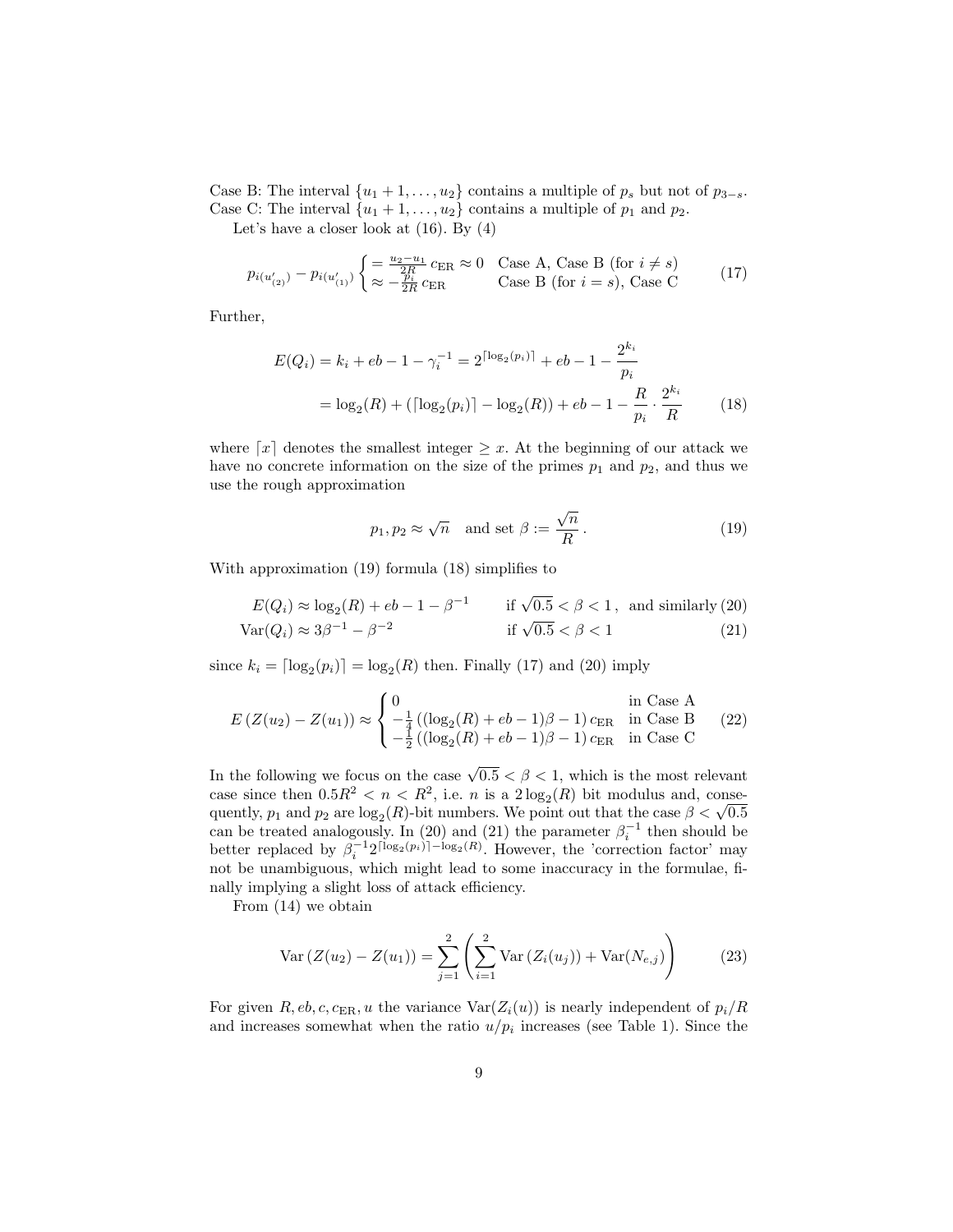true values  $p_1/R$  and  $p_2/R$  are unknown during the attack we approximate (23) by

$$
Var(Z(u_2) - Z(u_1)) \approx 4var_{\beta;max} + 2\sigma_N^2
$$
\n(24)

Here 'var $_{\beta;max}$ ' suggestively stands for the term (9) with  $\beta R$  in place of  $p_i$  and  $u'$ , i.e. we replace the probabilities  $p_{i*}$  and  $p_{i(u')}$  by  $\beta/3$  and  $\beta/2$ , respectively. We point out that variance (23) has no direct influence on the decision strategy of our attack but determines the required sample size. Usually, (24) should overestimate (23) somewhat. Moreover, decision errors can be detected and corrected (cf. Section 4, 'confirmed intervals'). So we should be on the safe side anyway. For fixed  $p_i$  the mean  $E(Z_i(u))$  increases monotonically in  $u/p_i$  (see (8)). In fact, our attack exploits these differences.

On basis of execution times for input values (bases)  $y = u_i R^{-1} \pmod{n}$  (i = 1, 2) the attacker has to decide for hundreds of intervals  $\{u_1+1,\ldots,u_2\}$  whether they contain  $p_1$  or  $p_2$ . By (22) the value

$$
decbound := -\frac{1}{8}((\log_2(R) + eb - 1)\beta - 1)c_{ER}
$$
 (25)

is a natural decision boundary. In fact, for given  $u_1 < u_2$  and  $y_i := (u_i R^{-1} \pmod{1})$ n) this suggests the following decision rule:

Decide for Case A iff  $(\text{Time}(y_2^d (\text{mod } n)) - \text{Time}(y_1^d (\text{mod } n)) > \text{decbound}),$ and for (Case B or Case C) else. (26)

(Note that we do not need to distinguish between Case B and Case C.) Here  $\text{Time}(y_i^d \text{ (mod } n))$  denotes the execution time for input value  $y_i$ , which of course depends on the blinding factors for the modular exponentiation  $(\text{mod } p_1)$  and (mod  $p_2$ ). However, since the variance Var $(Z(u_2) - Z(u_1))$  is too large for reliable decisions we consider N iid random variables  $Z_{[1]}(u), \ldots, Z_{[N]}(u)$  in place of  $Z(u)$ , which are distributed as  $Z(u)$  (corresponding to N exponentiations with input value  $y = uR^{-1}(\text{mod }n)$ . Unlike for decision strategy (26) we evaluate the average timing difference from  $N$  pairs of timing measurements (see Sect. 4). For  $N_{\tau}$  the inequality

$$
\sqrt{\text{Var}\left(\frac{1}{N_{\tau}}\sum_{j=1}^{N_{\tau}}\left(Z_{[j]}(u_{2})-Z_{[j]}(u_{1})\right)\right)} \approx \sqrt{\frac{4\text{var}_{\beta,max}+2\sigma_{N}^{2}}{N_{\tau}}}
$$
\n
$$
\leq \frac{|\text{decbound} - 0|}{\tau} \text{ implies}
$$
\n
$$
N_{\tau} \geq \frac{\tau^{2}(4\text{var}_{\beta,max}+2\sigma_{N}^{2})}{|\text{decbound}|^{2}} = \frac{64\tau^{2}(4\text{var}_{\beta,max}+2\sigma_{N}^{2})}{\left((\log_{2}(R)+eb-1)\beta-1\right)^{2}c_{\text{ER}}^{2}}.
$$
\n(27)

Applying the above decision strategy (26) to  $N \geq N_{\tau}$  pairs of timing differences the Central Limit Theorem then implies

$$
Prob(wrong decision) \le \Phi(-\tau). \tag{28}
$$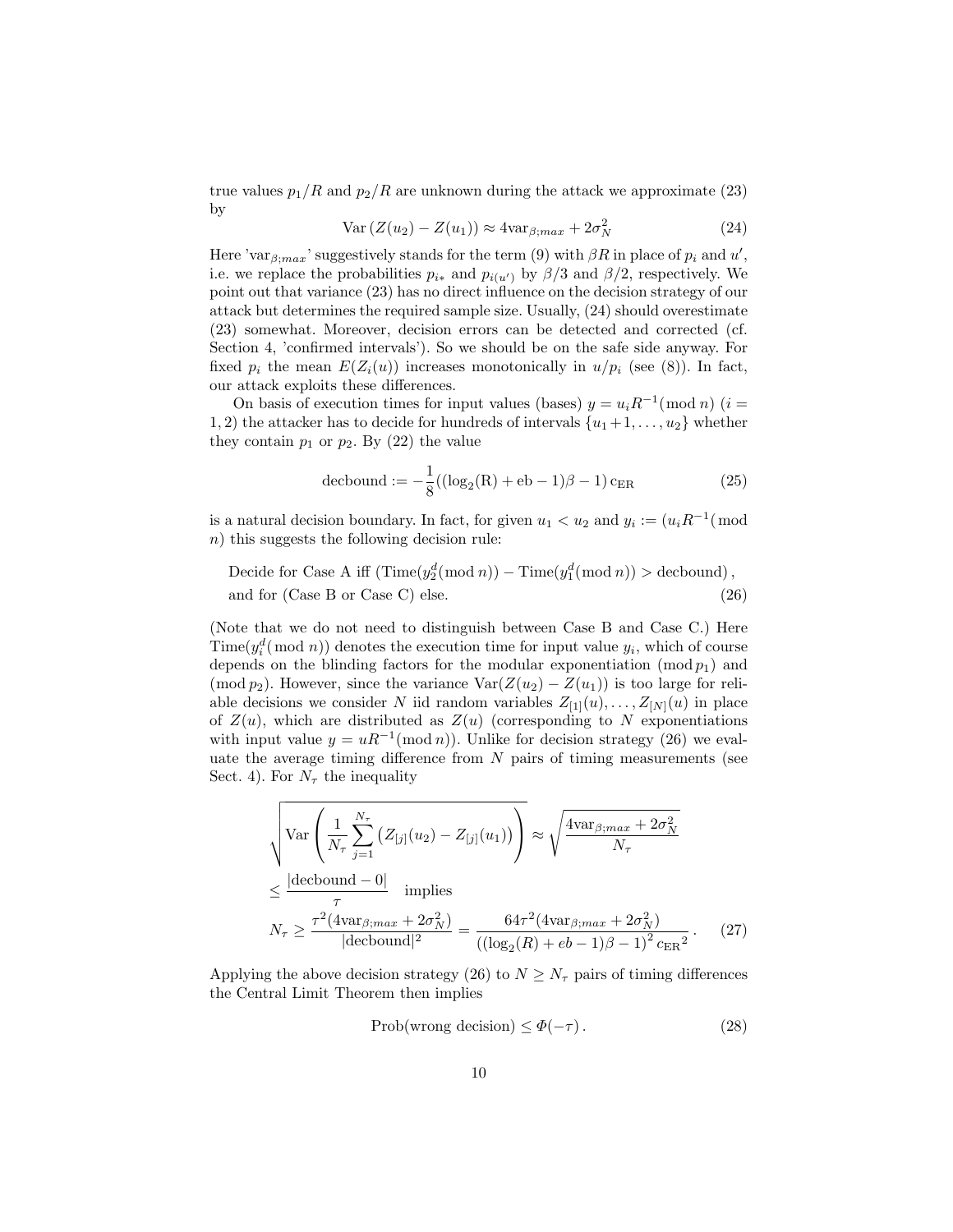| $ \log_2(R)  e b     c_{ER}    \beta = \frac{\sqrt{n}}{R}   N_{2.5}  N_{2.7}    \beta = \frac{\sqrt{n}}{R}   N_{2.5}  N_{2.7}$ |                                      |  |                             |            |                |
|--------------------------------------------------------------------------------------------------------------------------------|--------------------------------------|--|-----------------------------|------------|----------------|
|                                                                                                                                | $512 \mid 64 \mid 0.03 \mid c \mid$  |  | $\overline{0.75 1458 1701}$ |            | 0.85 1137 1326 |
|                                                                                                                                | $512 $ 64 0.05 c                     |  | $0.75$ 533 622              |            | $0.85$ 417 486 |
|                                                                                                                                | $1024 \mid 64 \mid 0.03 \mid c \mid$ |  | $0.75$ 758 885              | $0.85$ 592 | 690            |
|                                                                                                                                | $1024$ 64 0.05 c                     |  | $0.75$ 277 324              |            | $0.85$ 217 253 |

**Table 2.** Exemplary sample sizes  $N_{\tau}$  for several parameter sets for  $\sigma_N^2 = 0$  (no noise). Note that  $\Phi(-2.5) = 0.0062$  and  $\Phi(-2.7) = 0.0035$ . Larger  $\tau$  reduces the error probability for each decision but increases the sample size  $N_{\tau}$ .

Table 2 evaluates (27) for several parameter sets with  $\sigma_N^2 = 0$ . If  $\sigma_N^2 = \alpha$ .  $(2\text{var}_{\beta;max})$  the sample size  $N_{\tau}$  increases by factor  $(1+\alpha)$ .

At the end of Phase 1 our attack algorithm from Section 4 has found  $u_1$  and  $u_2$  with  $p_i \in \{u_1 + 1, \ldots, u_2\}$  for  $i = 1$  or  $i = 2$ . Thus in Phase 2 we may replace β by the more precise estimate  $β_{(2)} := (u_1+u_2)/(2R)$ , which may be substituted into the formulae (20) to (27). In particular, we obtain a new decision boundary

$$
decbound_{\text{II}} := -\frac{1}{8}((\log_2(R) + eb - 1)\beta_{(2)} - 1) c_{\text{ER}} ,\qquad (29)
$$

which should be 'better' centered between the mean values  $E(Z(u_2) - E(u_1))$ for Case A and for Case B than decbound.

#### 4 The Attack

In this section we describe and analyse the attack algorithm. Two improvements increase its efficiency compared to [12]. We provide experimental results and adjust our attack to table-based exponentiation algorithms. Effective countermeasures are proposed. Amazingly, the attack algorithm and its underlying ideas are rather similar to the attack on unprotected implementations.

#### 4.1 The Attack Algorithm

To simplify notation we introduce the abbreviation

$$
\text{MeanTime}(u, N) := \frac{1}{N} \sum_{j=1}^N \text{Time}(y_j^d (\text{mod } n)) \quad \text{with } y_j := uR^{-1} (\text{mod } n) \quad (30)
$$

That is, MeanTime $(u, N)$  denotes the average time of N modular exponentiations  $y^d \pmod{n}$  with basis  $y = uR^{-1} \pmod{n}$ . The sample size N is selected with regard to the results from Subsection 3.3. In our simulation experiments we used  $N_{2.5}$ . The attack falls into three phases. The goal of Phase 1 is to find an interval  $\{u_1 + 1, \ldots, u_2\}$ , which contains  $p_1$  or  $p_2$ . In Phase 2 this interval is successively bisected into two halves where that halve is maintained, which is assumed to contain  $p_i$ . Phase 2 ends when the attacker knows the upper half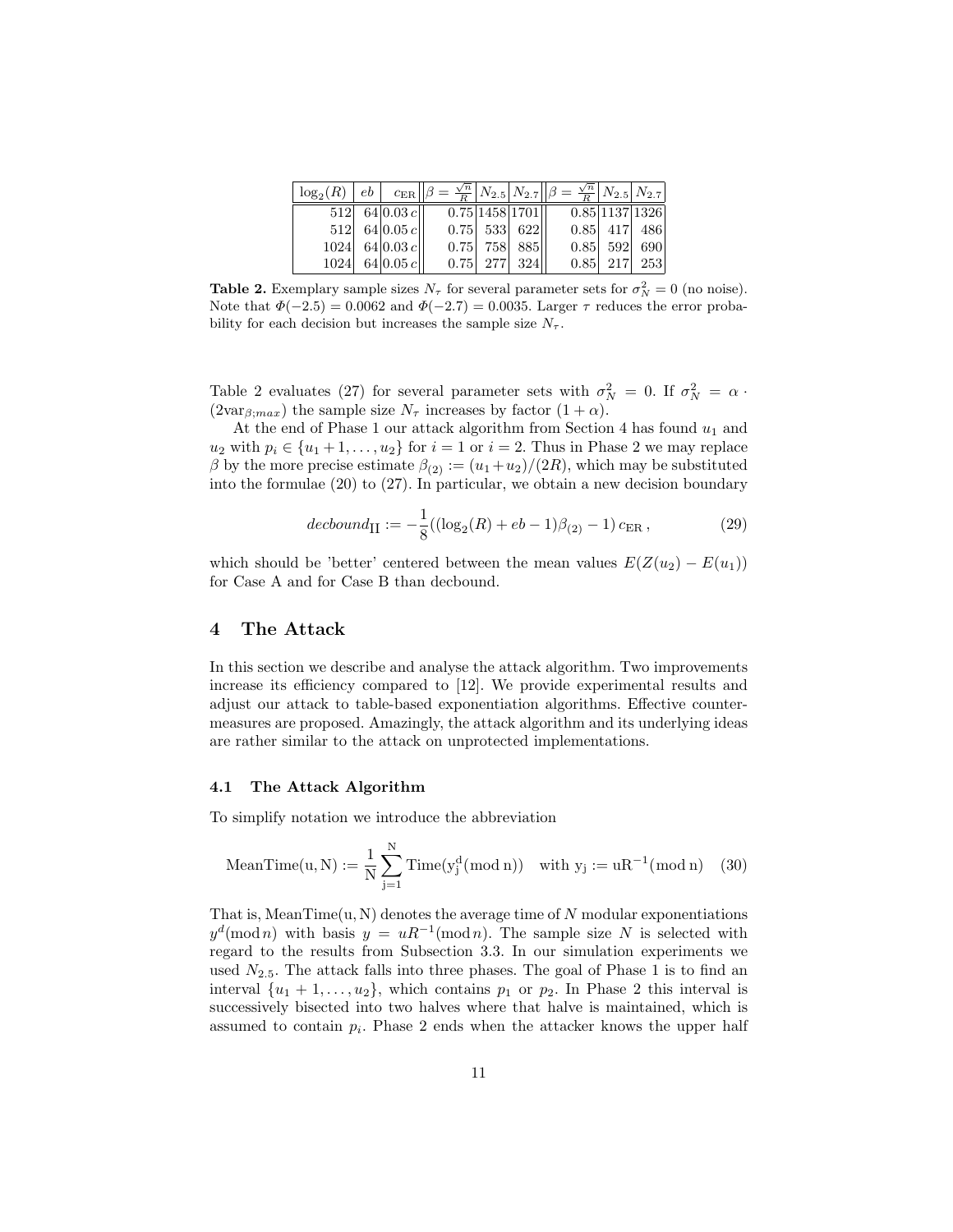plus few bits of the binary representation of  $p_i$ , and in Phase 3 the prime  $p_i$ is computed with Coppersmith's algorithm, which transfers the search for  $p_i$ into a lattice problem [4]. With regard to Phase 3 one should take care that in Phase 1 and Phase 2 indeed  $p_1$  or  $p_2$  are targeted and not just an integer multiple thereof. If the most relevant case where  $p_i > 0.5R$  (definitely fulfilled if multiple thereor. If the most relevant case where  $p_i > 0.5K$  (definitely fulfilled if  $\beta = \sqrt{n}/R > \sqrt{0.5}$ ) the interval  $[\beta R, R]$  contains  $p_1$  or  $p_2$  but no multiple. The following attack may require a pre-step in which the timing parameters c and  $c_{\text{ER}}$  are estimated (see Remark 1).

#### The Attack.

#### Phase 1

Select an integer u somewhat smaller than  $\beta R$ , set (e.g.)  $\Delta := 2^{-6}R$  $u_1 := u, u_2 := u_1 + \Delta$ while  $(MeanTime(u_2, N) - MeanTime(u_1, N) > decbound)$  do<sup>\*</sup>{  $u_1 := u_2, u_2 := u_2 + \Delta$ } Phase 2 while  $(\log_2(u_2 - u_1) > 0.5 \log_2(R) - 10)$  do {  $u_3 := |(u_1 + u_2)/2|$ if(MeanTime(u<sub>2</sub>, N) – MeanTime(u<sub>3</sub>, N) > decbound<sub>II</sub>) then  $u_2 := u_3^*$ else  $u_1 := u_3^{**}$ 

Phase 3

Apply Coppersmiths algorithm to determine  $p_i$ 

\* The attacker believes that Case A is correct

\*\* The attacker believes that Case B or Case C is correct

After Phase 2 the upper  $\approx 0.5 \log_2(p_i) + 10$  bits of  $u_1$  and  $u_2$  coincide, which yields  $\approx 0.5 \log_2(p_i) + 10$  bits of  $p_i$ . That is,  $p_i = \tilde{p}_i + x_0$  with known  $\tilde{p}_i$  and un-<br>length  $x_i$  and leg  $(x_i) \approx 0.5$  leg  $(P_i)$  10. The division  $x_i/\tilde{x}_i$  yields an analogous known  $x_0$  and  $\log_2(x_0) \approx 0.5 \log_2(R) - 10$ . The division  $n/\widetilde{p}_i$  yields an analogous decomposition  $n_{\widetilde{p}_i} = \widetilde{n}_i + \mu_i$ . Alterather, we obtain a biveriate polynomial decomposition  $p_{3-i} = \tilde{p}_{3-i} + y_0$ . Altogether, we obtain a bivariate polynomial equation

$$
f(x,y) := (\widetilde{p}_i + x)(\widetilde{p}_{3-i} + y) - n = p_1 p_2 - n = 0, \tag{31}
$$

for which  $(x_0, y_0)$  is a 'small' solution. Reference [4] transfers the problem into a shortest vector problem, which can be solved with the LLL algorithm. This requires that  $\log_2(x_0)$ ,  $\log_2(y_0)$  < 0.25  $\log_2(n)$ . In Phase 2 we determine  $\approx 10$ bits more than the upper halve of the bits of  $p_i$  to speed up the execution time of the LLL algorithm. We did not solve the lattice problem in our experiments. We counted an attack successful if after Phase 2  $p_1$  or  $p_2$  was contained in the final interval  $\{u_1 + 1, \ldots, u_2\}.$ 

Of course, if after the end of Phase 2  $\{u_1 + 1, \ldots, u_2\}$  does not contain  $p_1$  or  $p_2$  in Phase 3 the modulus n cannot be factored and thus the attack fails. This means that all decisions until the end of Phase 2 must be correct. For 1024 bit primes, for instance, the algorithm requires about 550 individual decisions. Fortunately, it is very easy to check whether an intermediate interval  $\{u_1+1,\ldots,u_2\}$  indeed contains a prime (cf. [9], Sect. 5).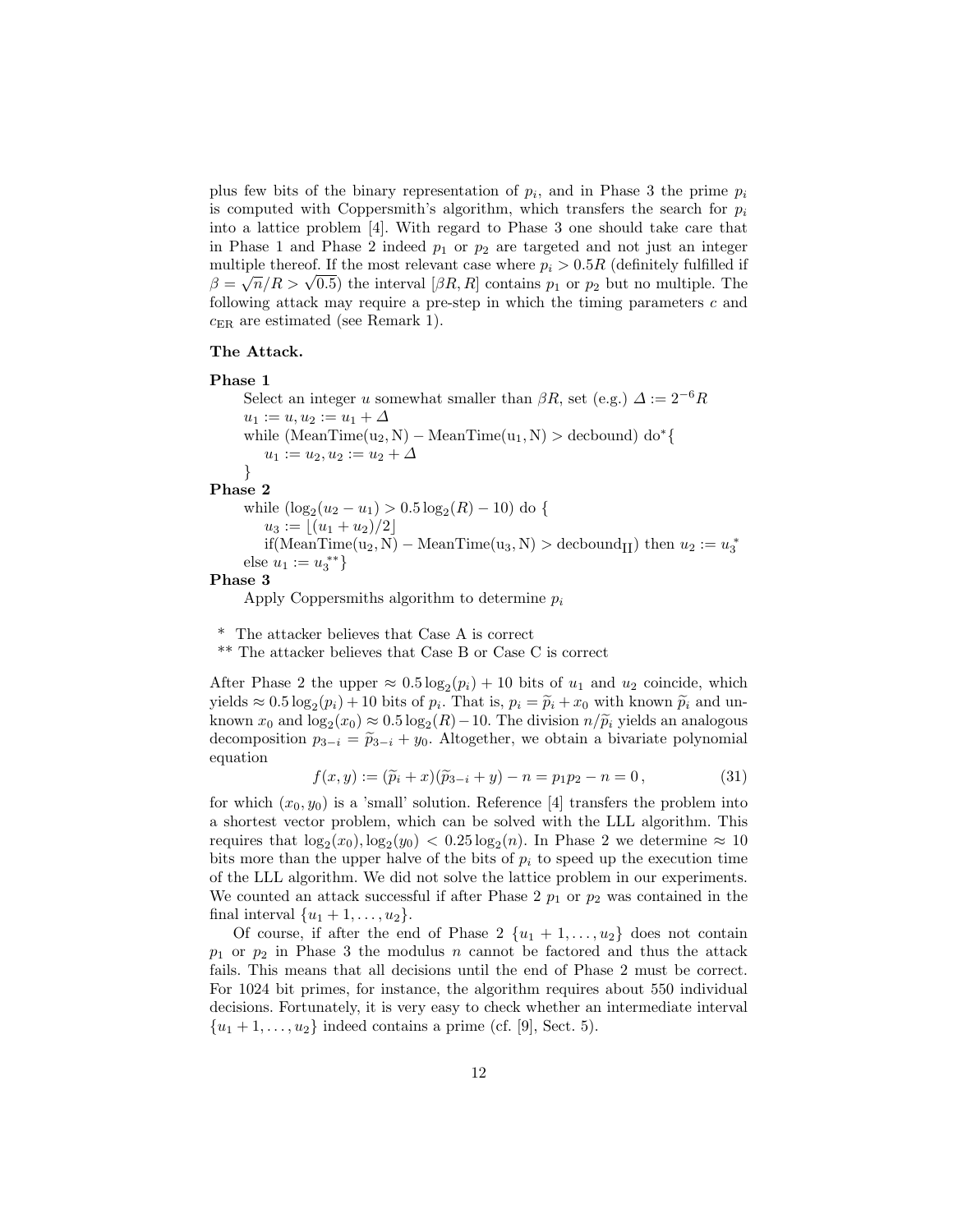Confirmed intervals (i) Assume that after Phase 1 or during Phase 2 the attack algorithm has determined an interval  $\{u_1+1,\ldots,u_2\}$ . To check whether this interval indeed contains  $p_1$  or  $p_2$  one may perform  $2N$  new timing measurements, compute MeanTime $(u_2, N)$ –MeanTime $(u_1, N)$  and apply the above decision rule. If the time difference is  $\langle$  decound<sub>II</sub> we are convinced that  $\{u_1+1,\ldots,u_2\}$  contains  $p_1$  or  $p_2$ , and we call  $\{u_1+1,\ldots,u_2\}$  a 'confimed interval'. If not, we repeat the test with 2N new timing measurements: in case of  $\leq$  decound<sub>II</sub>' we believe that the first test result has been false, and  $\{u_1+1,\ldots,u_2\}$  is the new confirmed interval. If again '>  $decbound_{\text{II}}$ ' we believe that an earlier decision was wrong and restart the attack at the preceding confirmed interval. Confirmed intervals should be established after con decisions. The value con should be selected with regard to the probability for a wrong individual decision. The first confirmed interval should be established at the end of Phase 1.

(ii) Of course, an erroneously confirmed interval will let the attack fail. This probability can be reduced e.g. by applying a 'majority of three' decision rule where the 'original' interval  $\{u_1 + 1, \ldots, u_2\}$  (determined by our attack algorithm) unlike in (i) does not count. Alternatively, the algorithm might jump back to the last but one confirmed interval if the preceding confirmed interval turns out to be wrong with high probability.

Improvements compared to [12] Compared to [12] the attack algorithm features two improvements: First of all, it aims at the larger prime, which increases the difference  $E(Z(u_2)) - E(Z(u_1))$  for Case B and Case C, and in Phase 2 it applies the readjusted decision boundary (29) in place of (25). A comparision between the simulation results in Table 3 with those in Table 3 in [12] shows that these improvements reduce the average number of timing measurements significantly. Additional options to further increase the attack efficiency might be to optimize the selection of *con* in dependence of  $\tau$  and to apply sequential analysis as in [1].

*Remark 5.* [Scaling] We assume  $eb \ll log_2(R)$  (typical case).

(i) By (25), (29) and (9) doubling the length of the prime factors  $p_1$  and  $p_2$ roughly doubles decbound, decbound<sub>II</sub> and var $_{\beta;max}$ . If  $\sigma_N^2 \approx 0$  by (27)  $N_{\tau}$  decreases to approximately 50%. On the other hand, the attack needs about twice as many individual decisions. This points to the surprising fact that the overall number of timing measurements per attack is to a large extent independent of the modulus length if  $\sigma_N^2 \approx 0$ .

(ii) Similarly, halving  $c_{\text{ER}}$  halves decbound and decbound<sub>II</sub> but leaves var $_{\beta;max}$ nearly unchanged. If  $\sigma_N^2 \approx 0$  by (27) the attack then requires about 4 times as many timing measurements. The decision boundaries depend linearly on  $c_{\text{ER}}$ (25). For realistic ratios  $c_{\text{ER}}/c$  in (9) the  $E(Q_i)(\ldots)$ -term, and within the bracket the first summand dominates. Consequently, (27) implies that the number of timing measurements increases roughly like  $(c_{\rm ER}/c)^{-2}$ .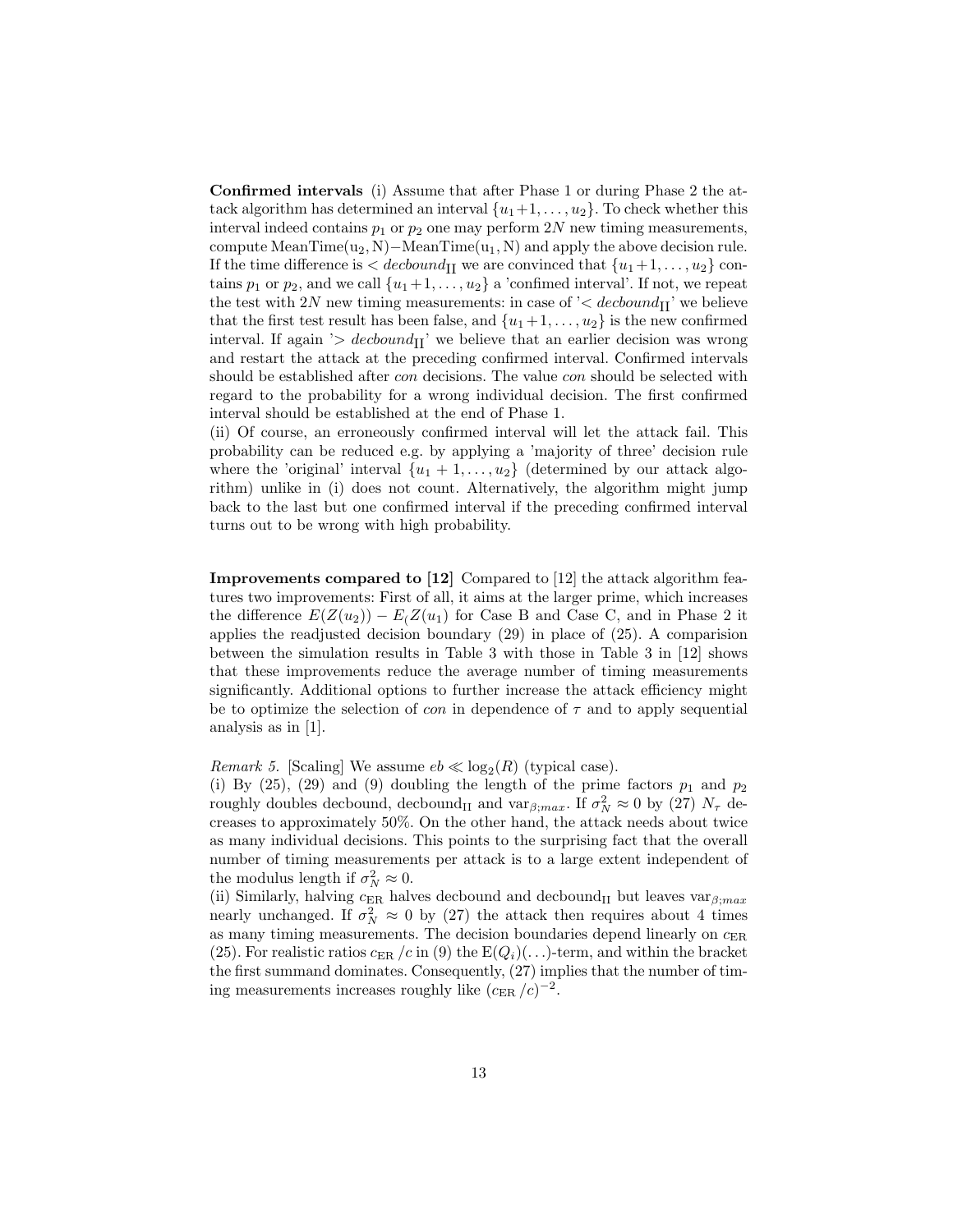*Remark 6.* As its predecessors in [9, 3, 1] our attack and its variants for tablebased exponentiation algorithms (Subsection 4.3) are adaptive chosen input attacks. We point out that our attack would also work for input values  $(u +$  $(x)R^{-1}(\text{mod }n)$  with  $|x| \ll n^{1/4}$  in place of the input values  $uR^{-1}(\text{mod }n)$ . This property allows to meet possible minor restrictions on the input values (e.g. some set bits), which might be demanded by the targeted RSA application.

## 4.2 Experimental Results

In this subsection we present experimental results. As already mentioned in Section 2 it only depends on the quadruple  $(a, b, M, R)$  but not on any features of the implementation whether  $MM(a, b; M)$  requires an extra reduction. This property allows to simulate the modular exponentiations  $y^d \text{ (mod } n)$  and to count the number of extra reductions, which finally corresponds to an attack under perfect timing measurements and with  $E(Z_3(u)) = \bar{z}_3$ ,  $Var(Z_3(u)) = 0$ , i.e.  $Z_3(u) \equiv z_3$  for all  $0 < u < n$ , which is an idealization of (12) and (13). Consequently, also in the absence of noise in real-life experiments the number of timing measurements thus should be somewhat larger than for our simulation experiments. The impact of noise was quantified in Subsection 3.3.

In our experiments we selected the primes  $p_1$  and  $p_2$  pseudorandomly. The table entry  $p_i/R = 0.75$ , for instance, means that  $p_i$  has been selected pseudorandomly in the interval  $[0.75-0.025, 0.75+0.025]R$ . The secret exponent d was computed according to the public exponent  $e = 2^{16} + 1$ . Table 3 provides experimental results for several sets of parameters. In our experiments we assumed  $\sigma_N^2 = 0$ . We calculated  $N_\tau$  with formula (27) (in Phase 2 with decbound<sub>II</sub>), which also allows to extrapolate the number of timing measurements for any noise level. Table 3 confirms the considerations from Remark 5. Several experiments with  $p_1/R \approx p_2/R$  were conducted, which verify that the attack becomes the more efficient the larger these ratios are. The reason is that |decbound| and  $|decbound_{II}|$  depend almost linearly on  $\beta$  while var $_{\beta;max}$  remains essentially unchanged. To save computation time many experiments were conducted for 512-bit primes and ratio  $c_{ER}/c \approx 0.05$ , which may seem to be relatively large for real-world applications. Remark 5 allows the extrapolation of the simulation results to smaller ratios  $c_{ER}/c$  and to other modulus lengths.

The number of timing measurements, which are required for a successful attack, has non-negligible variance. The reason is that if an error has been detected the algorithm steps back to the preceding confirmed interval. We established confirmed intervals after the end of Phase 1, after the end of Phase 2 and regularly after  $con = 40$  decisions. For fixed value  $con$  a larger  $\tau$  increases the success rate of the attack but also the number of timing measurements per individual decision.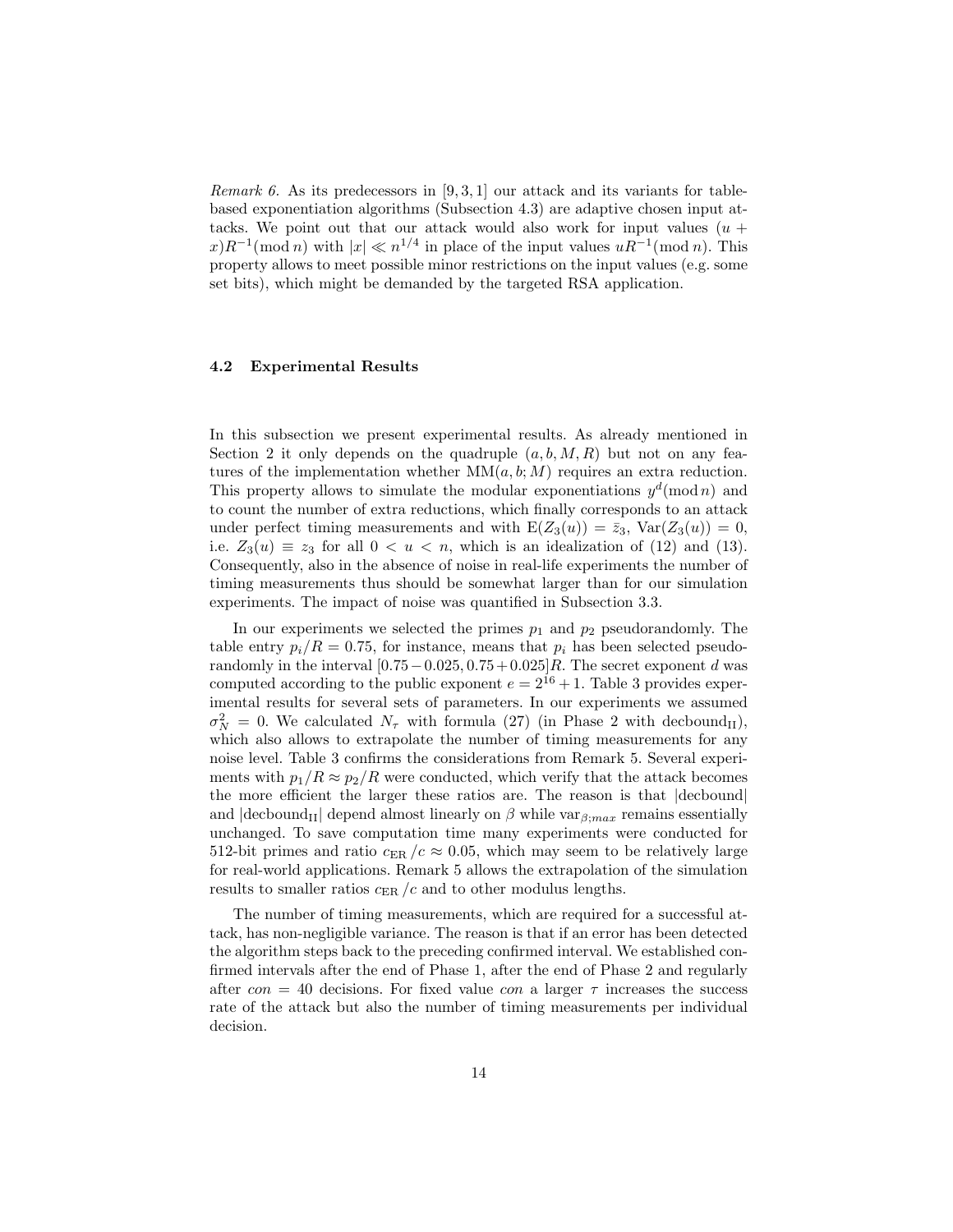| $\log_2(R)$ | еb | $c_{\rm ER}$            | $\frac{p_1}{R}$ | $\frac{p_2}{R}$ |       | $\tau$ success rate $ av. \#$ exponentiations |
|-------------|----|-------------------------|-----------------|-----------------|-------|-----------------------------------------------|
| 512         |    | 64 0.02c                | 0.75 0.85 2.5   |                 | 24/25 | 830,000                                       |
| 512         |    | 64 0.025c 0.75 0.85 2.5 |                 |                 | 24/25 | 541,000                                       |
| 512         |    | 64 0.03c                | 0.75 0.85 2.5   |                 | 24/25 | 395,000                                       |
| 512         |    | 64 0.05c                | 0.75 0.85 2.5   |                 | 25/25 | 140,000                                       |
| 512         |    | 64 0.05c                | 0.70 0.70 2.5   |                 | 24/25 | 203,000                                       |
| 512         |    | 64 0.05c                | 0.80 0.80 2.5   |                 | 24/25 | 141,000                                       |
| 512         |    | 64 0.05c                | 0.85 0.85 2.5   |                 | 25/25 | 140,000                                       |
| 512         |    | 64 0.05c                | 0.90 0.90 2.5   |                 | 23/25 | 127,000                                       |
| 768         |    | 64 0.03c                | 0.75 0.85 2.5   |                 | 23/25 | 382,000                                       |
| 768         |    | 64 0.05c                | 0.75 0.85 2.5   |                 | 23/25 | 139,000                                       |
| 1024        |    | 64 0.03c                | 0.75 0.85 2.5   |                 | 24/25 | 410,000                                       |
| 1024        |    | 64 0.05c                | 0.75 0.85 2.5   |                 | 24/25 | 152,000                                       |

Table 3. Simulated attack: experimental results. The average numbers of exponentiations (rounded to thousands) refer to the successful attacks. As explained above the primes have been selected pseudorandomly within small intervals around the values in the fourth and fifth column.

## 4.3 Table-Based Exponentiation Algorithms

The timing attack against unprotected implementations can be adjusted to tablebased exponentiation algorithms [9, 3, 1]. This is also possible in case of exponent blinding.

We first consider the fixed-window exponentiation  $(7, 14.82)$ , which is combined with Montgomery's exponentiation algorithm. The window size is  $b > 1$ . In Step i(c) of Algorithm 3 (exponentiation modulo  $p_i$ ) for basis  $y = uR^{-1}(\text{ mod } p_i)$ the following precomputations are carried out:

$$
y_{0,i} = R(\text{mod } p_i), y_{1,i} = MM(y, R^2(\text{mod } p_i), p_i) = u(\text{mod } p_i), \text{ and}
$$
  

$$
y_{j,i} := MM(y_{j-1,i}, y_{1,i}, p_i) \text{ for } j = 2, ..., 2^b - 1.
$$
 (32)

The exponentiation modulo  $p_i$  requires  $(2^b - 3) + (\log_2(R) + ebr)/(b2^b)$  Montgomery multiplications by  $y_{1,i}$  in average (table initialization + exponentiation phase; the computation of  $y_{2,i}$  is actually a squaring operation). The attack tries to exploit these Montgomery multiplications modulo  $p_1$  or  $p_2$ , respectively. Compared to the s&m exponentiation algorithm the attack efficiency decreases significantly since the percentage of 'useful' operations (here: the multiplications by  $y_1$ ) shrinks tremendously. The Montgomery multiplications by  $y_{1,i}$  are responsible for the mean timing difference between Case A and (Case B or Case C) . sible for the mean timing difference between Cas<br>In analogy to (25) for  $\sqrt{0.5} < \beta < 1$  we conclude

$$
decbound_b = -\frac{1}{2} \left( \frac{E(Q)}{b2^b} + 2^b - 3 \right) \frac{\sqrt{n}}{2R} c_{\text{ER}} \n= -\frac{1}{4} \left( \frac{(\log_2(R) + eb - 1)\beta - 1}{b2^b} + (2^b - 3)\beta \right) c_{\text{ER}}.
$$
\n(33)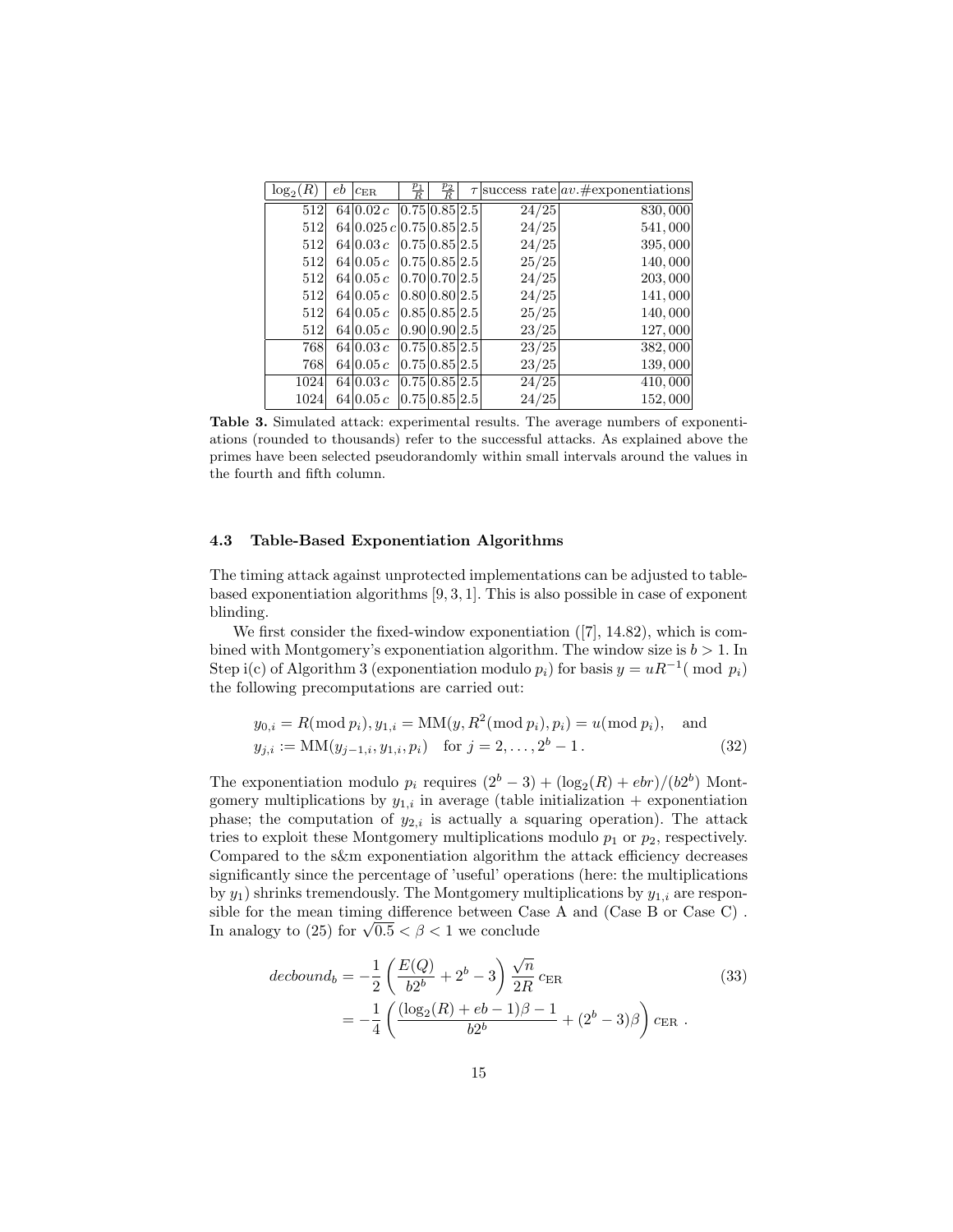The computation of  $Var_b(Z_i(u))$  may be organized as in the s&m case. We do not carry out these lengthy calculations in the following but derive an approximation (34), which suffices for our purposes. We yet give some advice how to organize an exact calculation. First of all, the table initialisation modulo  $p_i$  costs an additional squaring. In average, there are  $E(Q)/b2^{b}+2^{b}-3$  multiplications by  $y_{i,1}$ (responsible for exploitable timing differences),  $E(Q)/b2^b$  multiplications by  $y_{i,0}$ (do not need extra reductions) and altogether  $(2^b - 2)E(Q)/b2^b$  multiplications by some  $y_{i,j}$  with  $j > 1$ . When computing the second moment additionally to the s&m case the covarianc  $cov_{i, MM(u'_i)}$  (2<sup>b</sup> −4 times, table initialization) occur. The term  $\text{cov}_{i,\text{MM(u'_{i}})}$  is defined and calculated analogously to  $\text{cov}_{i,\text{SM(u'_{i})}},\text{cov}_{i,\text{MS(u'_{i})}}$ and  $\text{cov}_{i,SS}$ .

To assess the efficiency of our timing attack on b-bit fixed window exponentiation we estimate the ratio of the variances  $Var_b(Z_i(u))$  and  $Var(Z_i(u))$ (s&m case). Therefore, we simply count the number of Montgomery operations in both cases (neglecting the different ratios between squarings and multiplications). This gives the rough estimate

$$
\frac{\text{Var}_b(Z_i(u))}{\text{Var}(Z_i(u))} \approx \frac{E(Q) + E(Q)/b + 2^b}{E(Q) + 0.5E(Q)} = \frac{2(b+1)}{3b} + \frac{2^{b+1}}{3E(Q)} =: f_1(b). \tag{34}
$$

Finally, we obtain a pendant to (27)

$$
N_{\tau,b} \ge \frac{\tau^2 (4\text{var}_{\beta;max_b} + 2\sigma_N^2)}{|\text{decbound}_b|^2} \approx \frac{\tau^2 (4\text{var}_{\beta;max}f_1(b) + 2\sigma_N^2)}{|\text{decbound}|^2 f_2^2(b)}\tag{35}
$$

with  $f_2(b) := |\text{decbound}_b/\text{decbound}|$ . In particular, if  $\sigma_N^2 \approx 0$  then

$$
N_{\tau,b} \approx N_{\tau} \frac{f_1(b)}{f_2^2(b)}.\tag{36}
$$

Remark 7. In analogy to  $(29)$  after Phase 1 decbound<sub>b</sub> may be adjusted to decbound<sub>b,II</sub>. Replacing decbound<sub>b</sub> and decbound by decbound<sub>b,II</sub> and decbound<sub>II</sub> should not significantly change  $f_2(b)$  and  $N_{\tau,b}$ . The sliding window exponentiation below allows analogous considerations.

For b-bit sliding window exponentiation the table initialization the comprises the following operations:

$$
y_{1,i} = MM(y, R^2(\text{mod } p_i), p_i), y_{2,i} := MM(y_{1,i}, y_{1,i}, p_i) \text{ and}
$$
  

$$
y_{2j+1,i} := MM(y_{2j-1,i}, y_{2,i}, p_i) \text{ for } j = 1, ..., 2^{b-1} - 1.
$$
 (37)

In the exponentiation phase the exponent bits are scanned from the left to the right. In the following we derive an estimate for the number of multiplications by the table entries within an exponentiation  $(\text{mod } p_i)$ . Assume that the last window either 'ended' at exponent bit  $d_{i,b;j}$  or already at  $d_{i,b;j+t'}$ , followed by exponent bits  $d_{i,b;j+t'-1} = \ldots = d_{i,b;j} = 0$ . Let  $d_{i,b;j-t}$  denote the next bit that equals 1. We may assume that  $t$  is geometrically distributed with parameter 1/2. The next window 'ends' with exponent bit  $d_{i,b;j-t}$  iff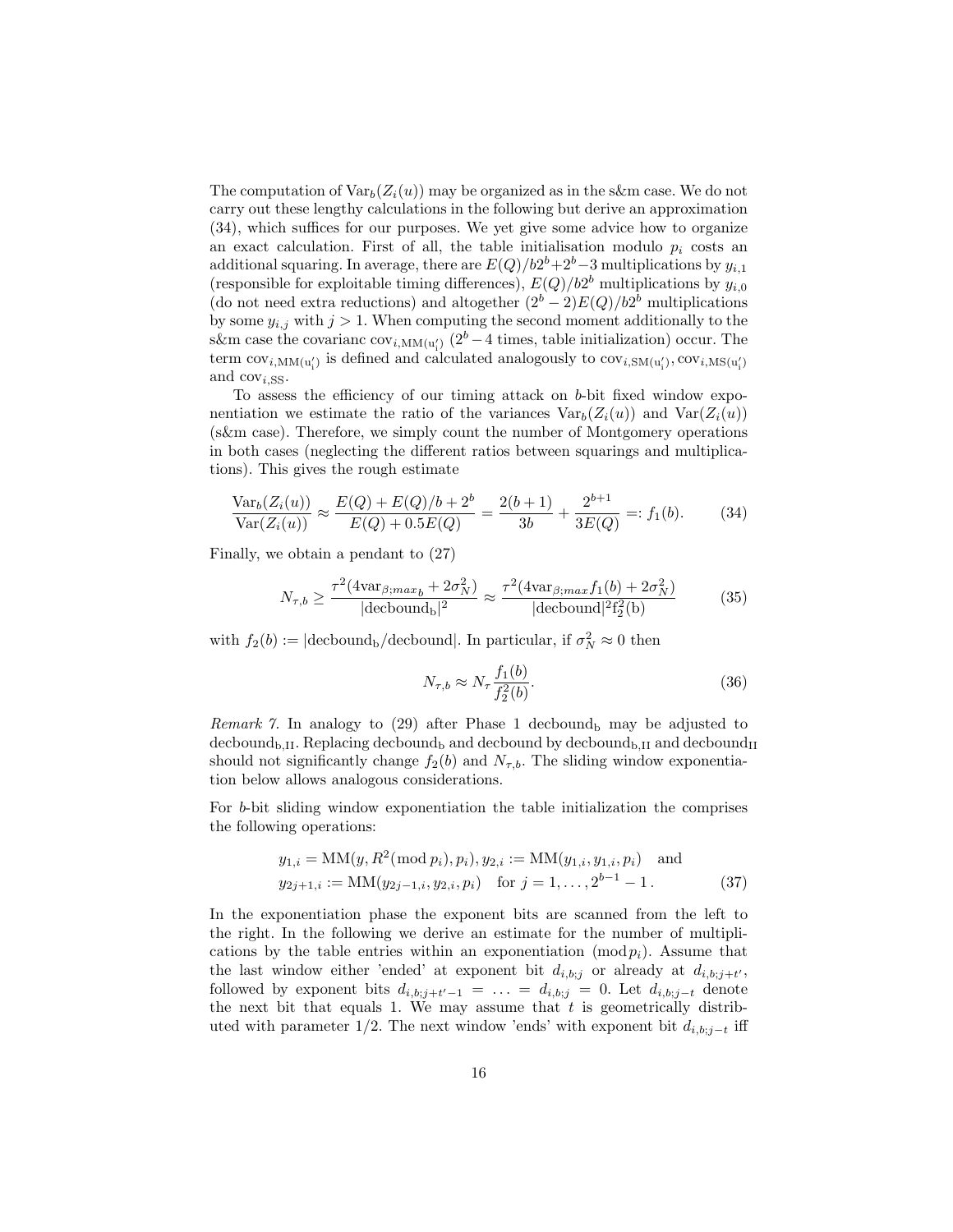$d_{i,b;j-t-1} = \cdots = d_{i,b;j-t-(b-1)} = 0$ . In this case table entry  $y_{1,i}$  is applied, and this multiplication is followed by  $(b-1)$  squarings that correspond to the exponent bits  $d_{i,b;j-t-1}, \ldots, d_{i,b;j-t-(b-1)}$ . Alternatively, the next window might end with exponent bit  $d_{i,b;j-t-2}$  (resp. with exponent bit  $d_{i,b;j-t-3},\ldots,d_{i,b;j-t-(b-1)}$ ) iff  $d_{i,b;j-t-2} = 1$ ,  $d_{i,b;j-t-3} = \cdots = d_{i,b;j-t-(b-1)} = 0$  (resp. iff  $d_{i,b;j-t-3} = 1$ ,  $d_{i,b;j-t-4} = \cdots = d_{i,b;j-t-(b-1)} = 0, \ldots$ , iff  $d_{i,b;j-t-(b-1)} = 1$ ). Of course, if the window ends before exponent bit  $d_{i,b;j-t-(b-1)}$  it is followed by some squarings. Altogether, the exponent bits  $d_{i,b;j-1}, \ldots, d_{i,b;j-t-(b-1)}$  need one multiplication by some table entry. Neglecting boundary effects one concludes that sliding window exponentiation requires one multiplication by a table entry per

$$
\sum_{s=1}^{\infty} s2^{-s} + (b-1) = 2 + b - 1 = b + 1
$$
 (38)

exponent bits in average. This gives the pendant to (34):

$$
\frac{\text{Var}_{b,sw}(Z_i(u))}{\text{Var}(Z_i(u))} \approx \frac{\left(1 + \frac{1}{b+1}\right)E(Q) + 2^{b-1} + 1}{E(Q) + 0.5E(Q)} = \frac{2(b+2)}{3(b+1)} + \frac{2^b + 2}{3E(Q)} =: f_{1,sw}(b).
$$
\n(39)

where the subscript 'sw' stands for 'sliding window'. Since there is a bijection between the table entries and the  $(b-1)$  exponent bits  $(d_{i,b;j-t-1} \ldots, d_{i,b;j-t-b+1})$ all table entries are equally likely. For many parameter sets  $(\log_2(R) + eb, b)$ the table entry  $y_{1,i}$  occurs less often than  $y_{2,i}$ , which is carried out  $2^{b-1} - 1$ times within the table initialization. (Numerical example: For  $(\log_2(R) + eb, b)$  =  $(1024+64, 5)$  in average  $E(Q)/(16(5+1)) \approx 11.3 < 15$  multiplications with table entry  $y_{1,i}$  occur.) Then, as in [1] our attack then focuses on the Montgomery multiplications by  $y_{2,i}$ . In particular, we then obtain the decision boundary

$$
decbound_{b,sw} = -\frac{1}{2} \left( 2^{b-1} - 1 \right) \frac{\sqrt{n}}{2R} c_{\text{ER}} = -\frac{1}{4} \left( 2^{b-1} - 1 \right) \beta c_{\text{ER}} \tag{40}
$$

(Of course, if  $2^{-(b-1)}E(Q_i)/(b+1) > 2^{b-1} - 1$  then in (40) the term  $(2^{b-1} - 1)$ should be replaced by  $2^{-(b-1)}E(Q_i)/(b+1)$ , and the attack should focus on the multiplications by table value  $y_{i,1}$ .) Setting

$$
f_{2,sw}(b) := |\text{decbound}_{b,sw}| / \text{decbound}|
$$
\n(41)

we obtain an analogous formula to (36):

$$
N_{\tau,b,sw} \approx N_{\tau} \frac{f_{1,sw}(b)}{f_{2,sw}^2(b)}\,. \tag{42}
$$

Example 1.  $\log_2(R) = 1024$  (i.e., 2048-bit RSA),  $eb = 64$ ,  $\beta = 0.8$ , and  $\sigma_N^2 \approx 0$ . (i)  $[b = 6]$  For fixed window exponentiation  $N_{\tau,b} \approx 59N_{\tau}$ , i.e. the overall attack costs  $\approx$  59 times the number of timing measurements for s&m. For sliding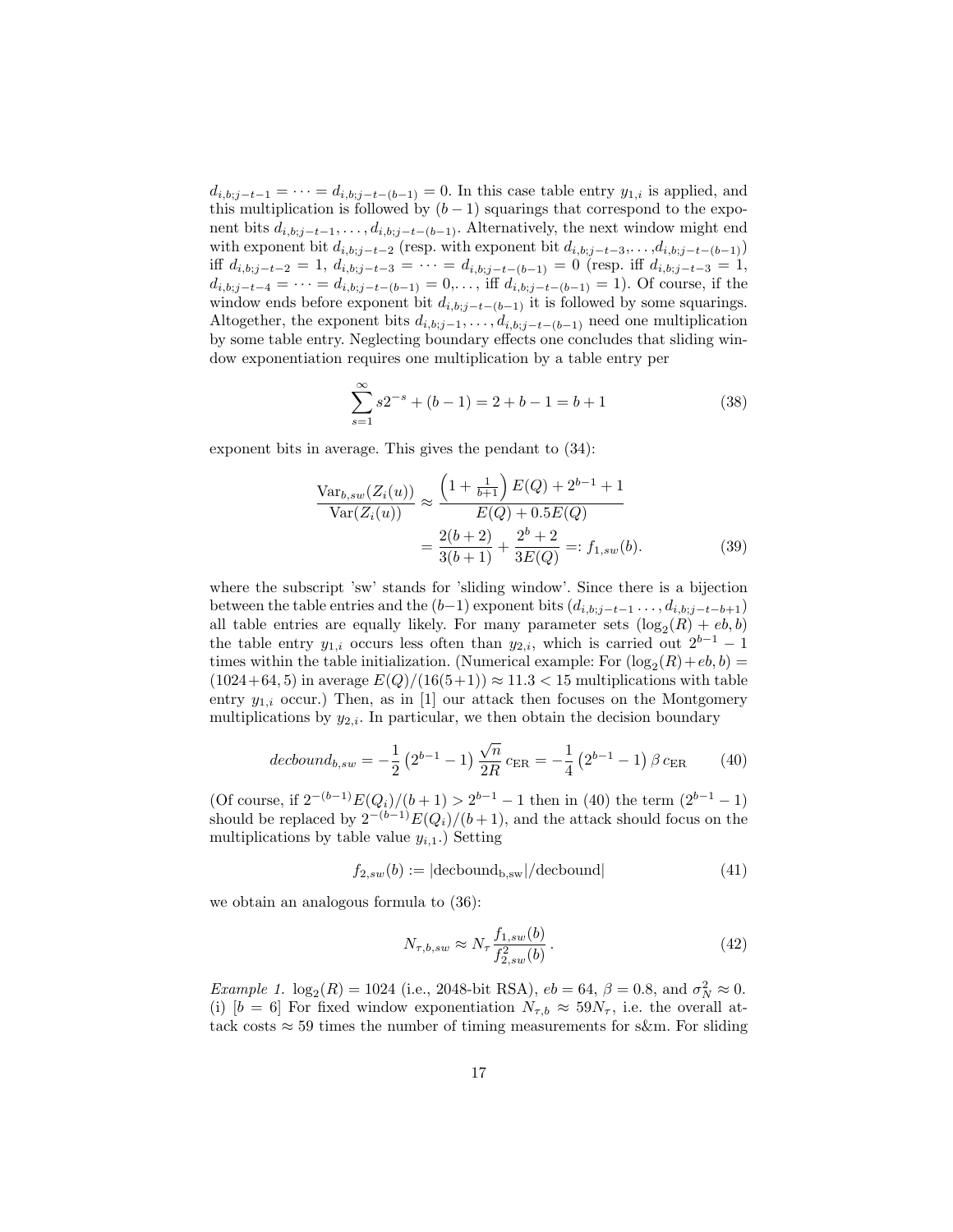window exponentiation we obtain  $N_{\tau,b,sw} \approx 240N_{\tau}$ . We applied formula (21) to estimate  $E(Q_i)$ .

(ii)  $[b = 5] N_{\tau,b} \approx 189N_{\tau}, N_{\tau,b,sw} \approx 1032N_{\tau}.$ 

(iii)  $[b = 4]$   $N_{\tau,b} \approx 277N_{\tau}, N_{\tau,b,sw} \approx 322N_{\tau}.$ 

(iv)  $[b = 3] N_{\tau,b} \approx 104N_{\tau}$ ,  $N_{\tau,b,sw} \approx 54N_{\tau}$ .

(v)  $[b = 2] N_{\tau,b} \approx 16N_{\tau}$ ,  $N_{\tau,b,sw} \approx 8N_{\tau}$ .

Note: For  $b = 2, 3, 4$  the timing attack on sliding window exponentiation aims at the multiplications by  $y_{i,1}$ , for  $b = 5, 6$  on the multiplications by  $y_{2,i}$  during the table initialization. For  $b = 4, 5, 6$  the attack on fixed window exponentiation is more efficient than the attack on sliding window exponentiation while for  $b = 2, 3$  the converse is true.

It is hardly possible to define a clear-cut lower bound for the number of timing measurements from which on the attack should be viewed impractical. The maximum number of available timing measurements clearly depends on the concrete attack scenario. Cryptographic software on PCs and servers usually applies a large table size b, and the timing measurements are often to some degree noisy. Example 1 shows that for large window size b and realistic ratios  $c_{ER}/c$ the attack requires a gigantic number of timing measurements, all the more in the presence of non-negligible noise. Example 1 provides these numbers relative to the square & multiply case. The absolute numbers of timing measurements depend on the ratios  $c_{ER}/c$  and  $p_i/R$  and on the level of noise (cf. Remark 5(ii), Subsection 4.2 and Subsection 3.3).

#### 4.4 Countermeasures

The most solid countermeasure is to avoid extra reductions entirely. In fact, one may resign on the extra reductions within modular exponentiation if  $R > 4p_i$ ([13], Theorem 3 and Theorem 6). This solution (resigning on extra reductions) was selected for OpenSSL as response on the instruction cache attack described in [2]. We point out that the present attack could also be prevented by combining exponent blinding with base blinding  $([6], \text{ Sect. } 10)$ , for example, which in particular would also prevent the attack from [2]. However, the first option is clearly preferable as it prevents any type of timing attack.

# 5 Conclusion

It has widely been assumed that exclusive exponent blinding would prevent timing attacks. This paper shows that this assumption is not generally true (although exponent blinding reduces the efficiency of our timing attack significantly). In the presence of little or moderate noise our attack is a practical threat against square & multiply exponentiation and should be considered (see also Remark 6). Our attack can also be applied to fixed window exponentiation and to sliding window exponentiation. However, for large window size  $b$  the attack requires a very large number of timing measurements. The attack may be practically infeasible then, in particular for small ratios  $c_{ER}/c$  or in the presence of non-negligible noise. Fortunately, effective countermeasures exist.